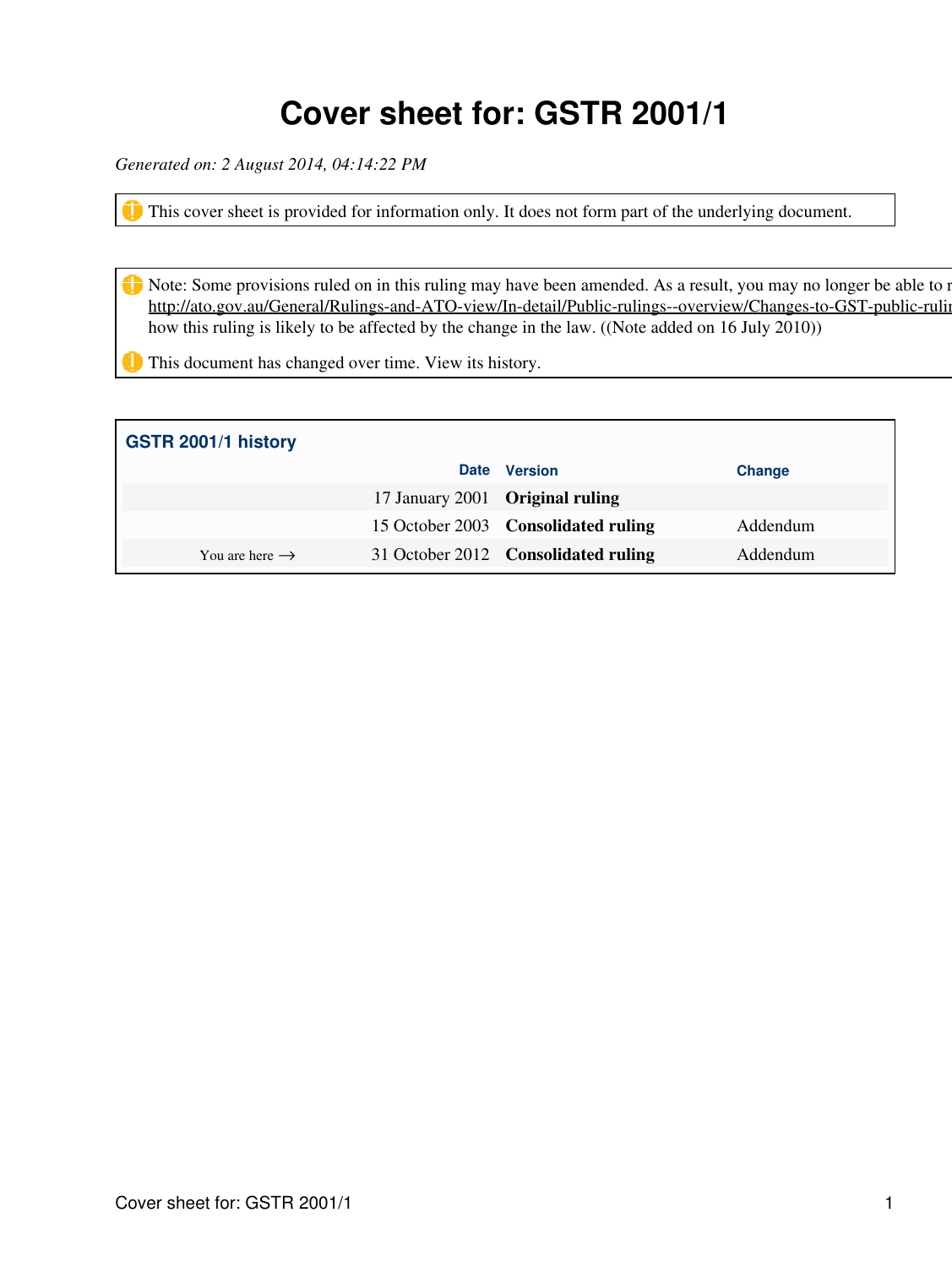<span id="page-1-0"></span>

**Australian Taxation Office**

Page status: **legally binding** Page 1 of 40

**GSTR 2001** 

### **Goods and Services Tax Ruling**

Goods and services tax: supplies that are GST-free for tertiary education courses

| Contents                       | Para |
|--------------------------------|------|
| What this Ruling is about      | 1    |
| Date of effect                 | 5    |
| Context of this ruling         | 6    |
| <b>Ruling and explanations</b> | 10   |
| Detailed contents list         | 184  |

#### **Preamble**

This document was published prior to 1 July 2010 and was a public *ruling for the purposes of former section 37 of the Taxation Administration Act 1953 and former section 105-60 of Schedule 1 to the Taxation Administration Act 1953.* 

*From 1 July 2010, this document is taken to be a public ruling under*  **Division 358 of Schedule 1 to the Taxation Administration Act 1953.** 

*A public ruling is an expression of the Commissioner's opinion about the way in which a relevant provision applies, or would apply, to entities generally or to a class of entities in relation to a particular scheme or a class of schemes.* 

*If you rely on this ruling, the Commissioner must apply the law to you in the way set out in the ruling (unless the Commissioner is satisfied that the ruling is incorrect and disadvantages you, in which case the law may be applied to you in a way that is more favourable for you provided the Commissioner is not prevented from doing so by a time limit imposed by the law). You will be protected from having to pay any underpaid tax, penalty or interest in respect of the matters covered by this ruling if it turns out that it does not correctly state how the relevant provision applies to you.* 

*[Note: This is a consolidated version of this document. Refer to the Tax Office Legal Database (http://law.ato.gov.au) to check its currency and to view the details of all changes.]* 

### **What this Ruling is about**

1. This Ruling primarily deals with supplies of tertiary courses that are GST-free under Subdivision 38-C of *A New Tax System (Goods and Services Tax) Act 1999* (the 'GST Act'). All legislative references in this Ruling are to the GST Act unless otherwise stated.

2. This Ruling also deals with Masters, Doctoral and tertiary residential college courses.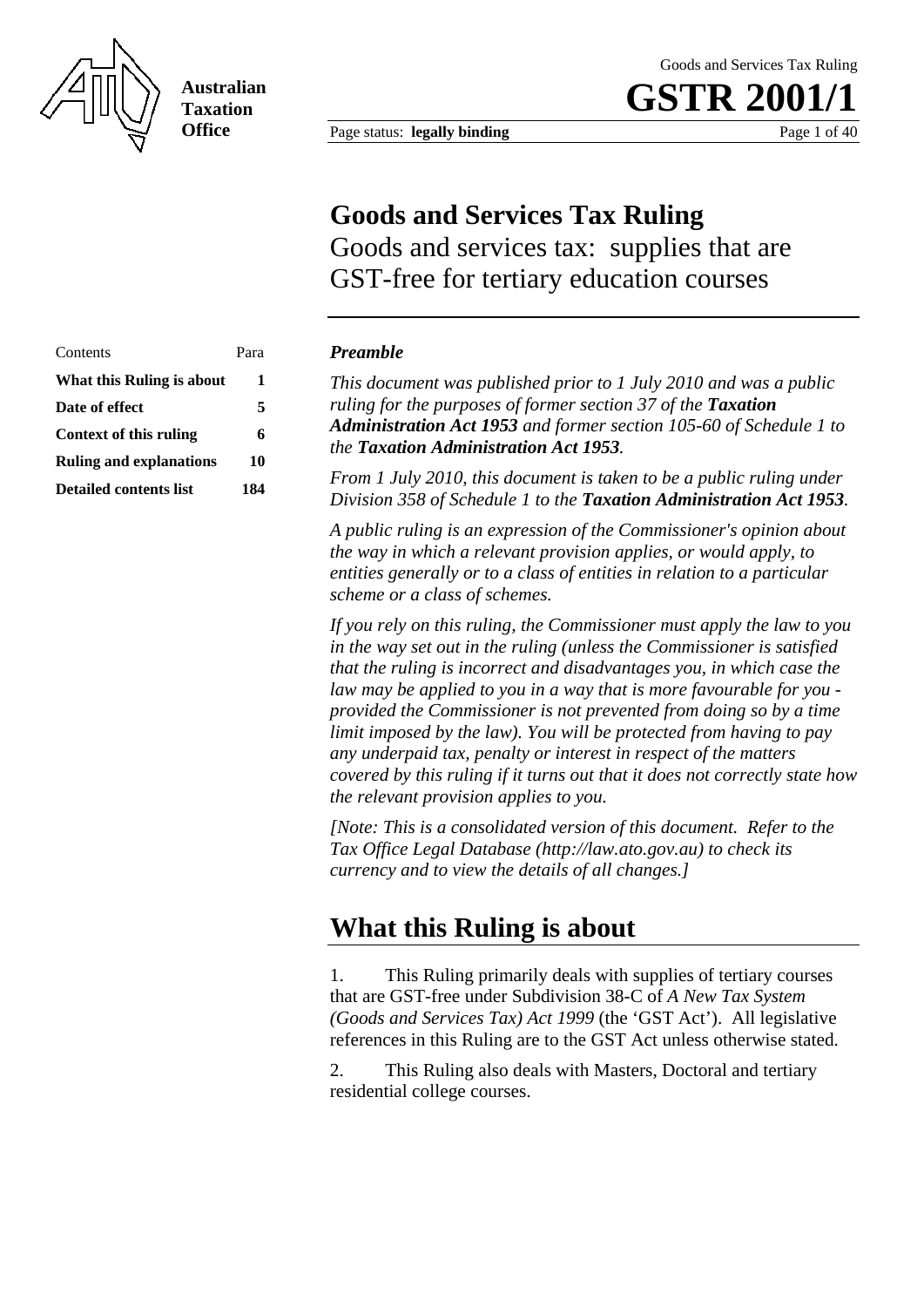Page 2 of 40 Page status: **legally binding** 

3. This Ruling does not deal with supplies of education courses that are not tertiary courses. A course that is not a tertiary course may still satisfy the definition of another type of education course<sup>[1](#page-2-0)</sup>.

4. When we use the term 'you' in this Ruling, we mean you as the supplier of such a course. Suppliers of tertiary courses include higher education institutions, registered training organisations and any other education institution approved to deliver tertiary courses.

### **Date of effect**

5. This Ruling applies [to tax periods commencing] both before and after its date of issue. However, this Ruling will not apply to taxpayers to the extent that it conflicts with the terms of a settlement of a dispute agreed to before the date of issue of this Ruling (see paragraphs 75 and 76 of Taxation Ruling TR 2006/10).

### **Context of this ruling**

6. This Ruling will assist you in determining the GST status of courses and other educational related supplies you provide. It is not the intention of this Ruling to address the GST implications of non-educational supplies made or received by you, such as grants or imports.

7. This Ruling discusses the GST-free supply of administrative services, course materials and curriculum related field trips and excursions. This Ruling also addresses educational related supplies that are not GST-free, such as the sale, lease or hire of goods other than course materials and accommodation provided to tertiary students.

8. This Ruling deals with the application of Subdivision 38-G (non-commercial activities of charitable institutions, etc.) to the extent that it relates to accommodation provided to tertiary students and food supplied as part of accommodation provided to tertiary students.

9. The ATO's interpretation in this Ruling of educational related supplies that qualify for GST-free treatment is similar to the ATO's interpretation in Goods and Services Tax Ruling GSTR 2000/30, setting out GST-free supplies for pre-school, primary and secondary education courses.

 $\overline{a}$ 

<span id="page-2-0"></span><sup>1</sup> Section 195-1.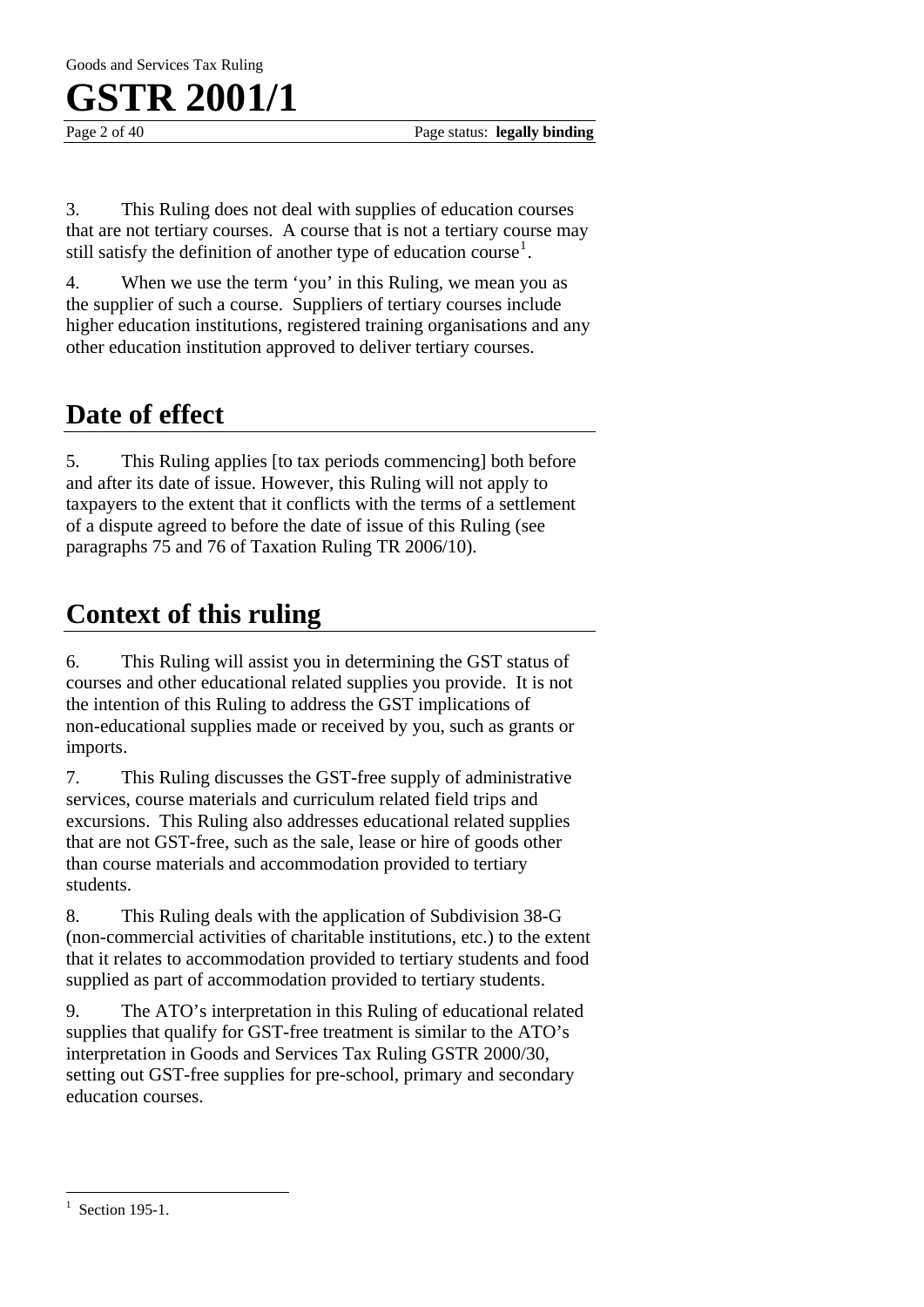Page status: **legally binding** Page 3 of 40

### **Ruling and explanations**

10. The supply of an 'education course' is GST-free.<sup>[2](#page-3-0)</sup> This means that no GST is payable on the supply and you are entitled to an input tax credit for creditable acquisitions or creditable importations you obtain to make that supply.<sup>[3](#page-3-1)</sup>

11. The term 'education course'<sup>[4](#page-3-2)</sup> is defined in the Act to include (amongst other things):

- a tertiary course; or
- a Masters or Doctoral course; or
- a tertiary residential college course.

#### *Definition of a tertiary course*

- 12. A tertiary course means:
	- (a) a course of study or instruction that is a tertiary course determined by the Education Minister<sup>[5](#page-3-3)</sup> under subsection 5D(1) of the *Student Assistance Act 1973* for the purposes of that  $Act; ^6$  $Act; ^6$  or
	- (b) any other course of study or instruction that the Education Minister has determined is a tertiary course for the purposes of this Act.<sup>[7](#page-3-5)</sup>

1

<sup>2</sup> Section 38-85.

<sup>3</sup> Section 11-5 and section 15-5.

<span id="page-3-2"></span><span id="page-3-1"></span><span id="page-3-0"></span><sup>4</sup> Section 195-1.

<span id="page-3-4"></span><span id="page-3-3"></span><sup>5</sup> All references to the Education Minister are references to the Commonwealth Education Minister.

The *Student Assistance Act (SAA) Determination (No. 2002/1)* – Determination of Education Institutions and Courses under subsections 3(1) and 5D(1) of the *Student Assistance Act 1973* can be accessed on the Department of Education, Science and Training's website at www.dest.gov.au. 7

<span id="page-3-5"></span> $\frac{3}{2}$  Section 195-1.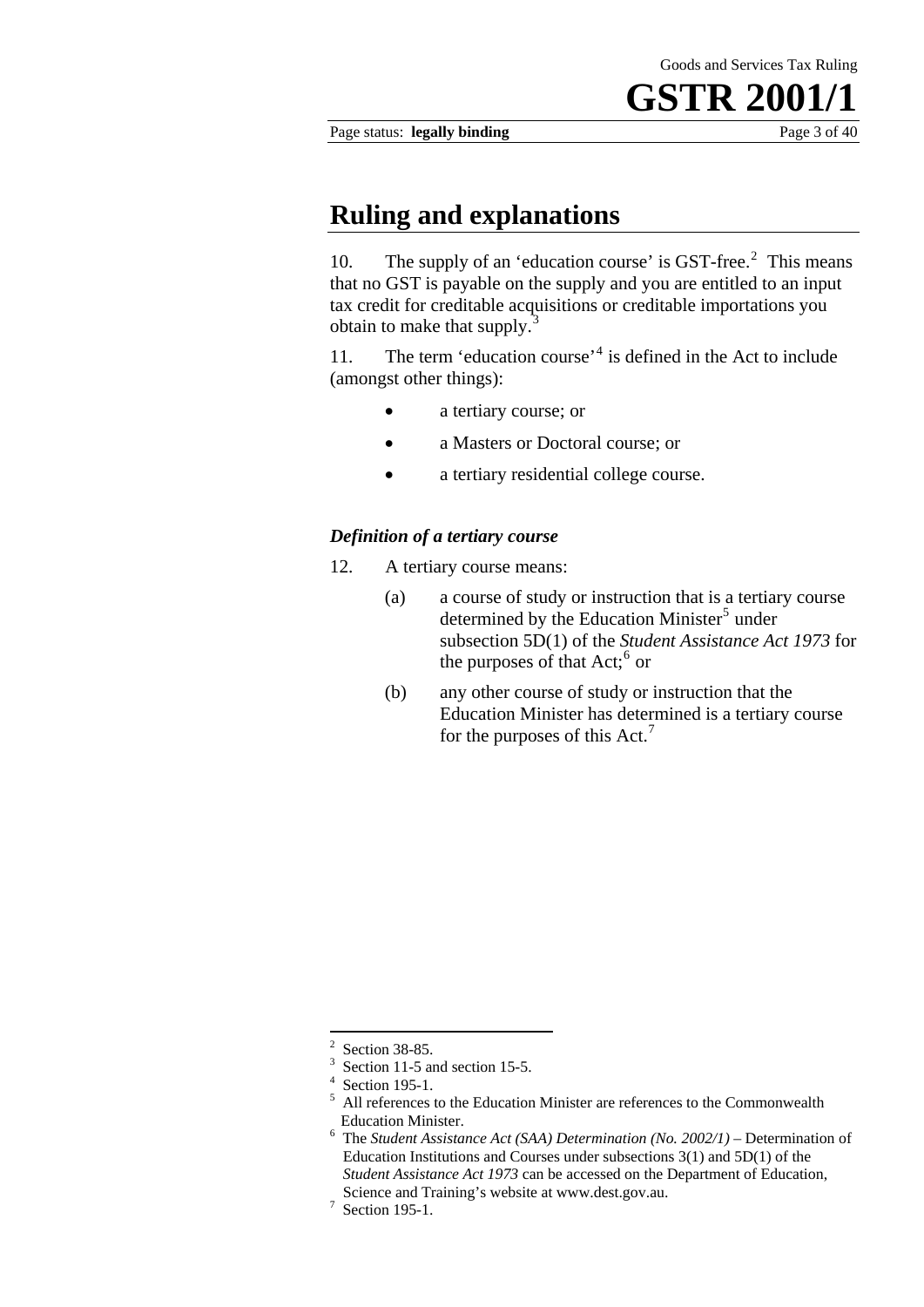#### *Requirements specified in paragraph (a) of a 'tertiary course' as defined in the Act*

13. A tertiary course includes all tertiary courses covered by the determination issued by the Education Minister under the *Student*  Assistance Act 1973.<sup>[8](#page-4-0)</sup> This determination is also used to identify those courses that students must be undertaking to be eligible for income support as full-time students. The determination lists the type of course and types of educational institutions that can deliver the course. The eligibility of courses for the *Student Assistance Act 1973* is reviewed periodically by the Education Minister .

14. In determining whether an education course is an approved tertiary course, it does not matter to whom the course is delivered. For example, an education course specified as an approved tertiary course under the Education Minister's determination will be GST-free regardless of whether it is delivered to resident students or non-resident students studying in Australia.

15. A course provided under contract that is specifically designed for non-resident students, and is not available to resident students, is not an approved tertiary course under the Education Minister's determination.

#### *Requirements specified in paragraph (b) of a 'tertiary course' of the Act – separate determination*

16. Paragraph (b) of the definition of a tertiary course allows the Education Minister to determine, independently of the requirement set out in paragraph (a), that a course is a tertiary course as defined in section 195-1.

17. A determination made by the Education Minister under paragraph (b), must be approved by Ministerial Council under the Intergovernmental Agreement on the Reform of Commonwealth-State Financial Relations.<sup>[9](#page-4-1)</sup>

<span id="page-4-0"></span> $\overline{a}$ 8 The *Student Assistance Act (SAA) Determination (No. 2002/1)* – Determination of Education Institutions and Courses under subsection 3(1) and 5D(1) of the *Student Assistance Act 1973.* 

<span id="page-4-1"></span>Clause 34 of the Intergovernmental Agreement on the Reform of Commonwealth-State Financial Relations states that 'A proposal to vary the GST base by way of a Ministerial determination under the GST Act and the GST Transition Act will require the unanimous agreement of the Ministerial Council established under clause 40'. A Ministerial determination is a 'disallowable instrument' for the purposes of sec 46A of the *Acts Interpretation Act 1901*.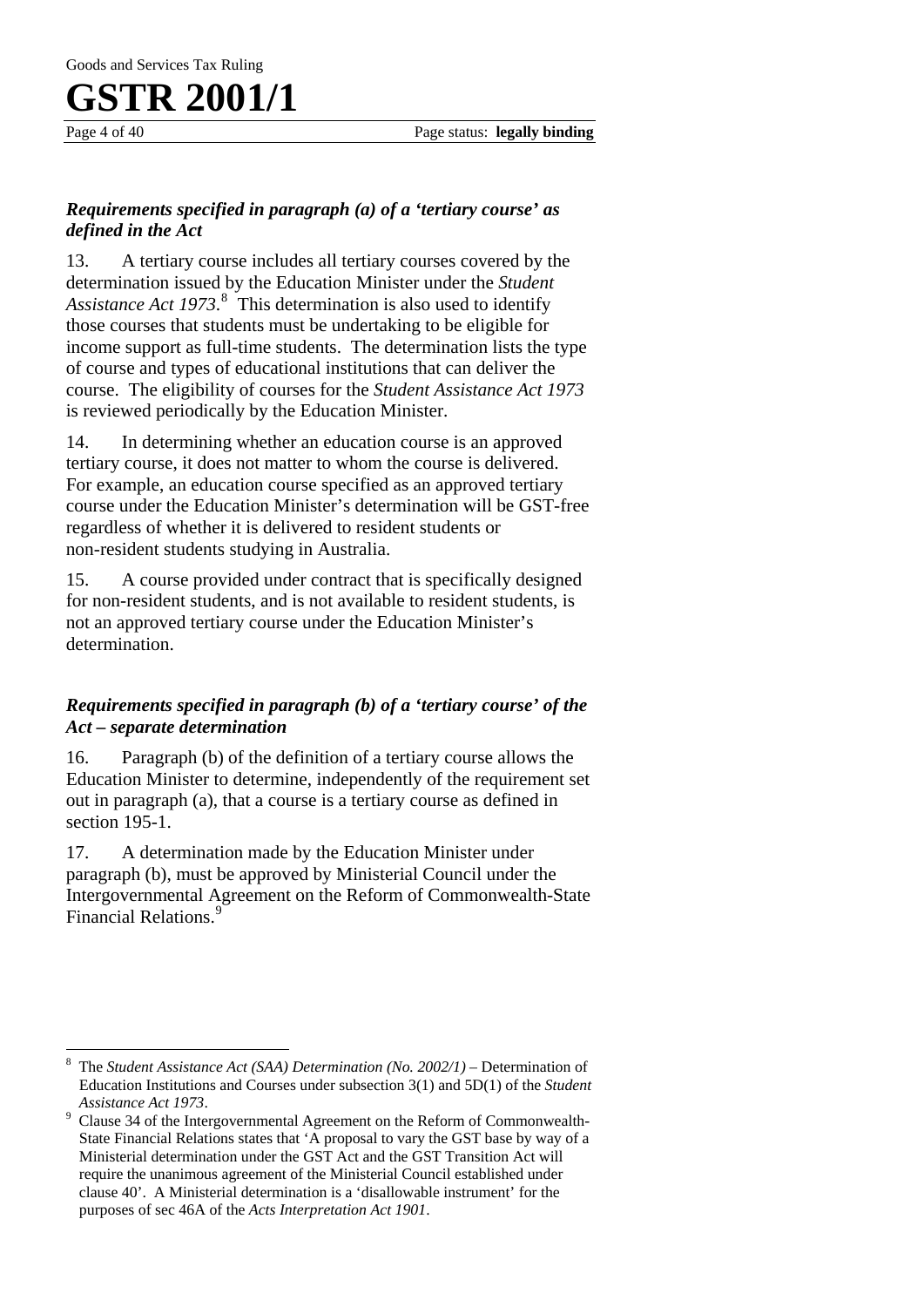#### Page status: **legally binding** Page 5 of 40

#### *Definition of a Masters or Doctoral course*

18. A Masters or Doctoral course means:

'a course of study or instruction, accredited at Masters or Doctoral level and supplied by a higher education institution or a non-government higher education institution'.<sup>[10](#page-5-0)</sup>

19. A higher education institution is an institution specified in section 4, or paragraph 34(4)(b), (f) or (h), of the *Higher Education Funding Act 1988*. [11](#page-5-1)

20. A non-government higher education institution is an institution that is not a higher education institution and that:

- (a) is established as a non-government higher education institution under the law of a State or Territory; or
- (b) is registered by a State or Territory higher education recognition authority.<sup>[12](#page-5-2)</sup>

#### *Definition of a tertiary residential college course*

21. A tertiary residential college course means:

'a course supplied in connection with a tertiary course or a Masters or Doctoral course at premises that are used to provide accommodation to students undertaking tertiary courses or Masters or Doctoral courses'.<sup>[13](#page-5-3)</sup>

22. If residential fees include an entitlement to receive tuition or other assistance, at the college or hall of residence, that is in connection with a tertiary course or Masters or Doctoral course the tuition fees are GST-free. $14$ 

#### *Single units*

23. A tertiary, Masters or Doctoral course generally consists of component parts that are commonly referred to as 'subject', 'course', 'module', 'unit' or 'program'. The term 'unit' will be used throughout this Ruling, but has the same meaning as subject, module, course or program.

24. Where you supply one unit of a tertiary course that is covered by the Education Minister's determination and the recipient is enrolled in that unit, the supply of that unit is GST-free.

1

 $10$  Section 195-1.

 $11$  Section 195-1.

<span id="page-5-2"></span><span id="page-5-1"></span><span id="page-5-0"></span> $12$  Section 195-1.

<span id="page-5-4"></span><span id="page-5-3"></span> $13$  Section 195-1.

<sup>&</sup>lt;sup>14</sup> Refer to paragraph 44 that discusses the GST treatment of mixed supplies.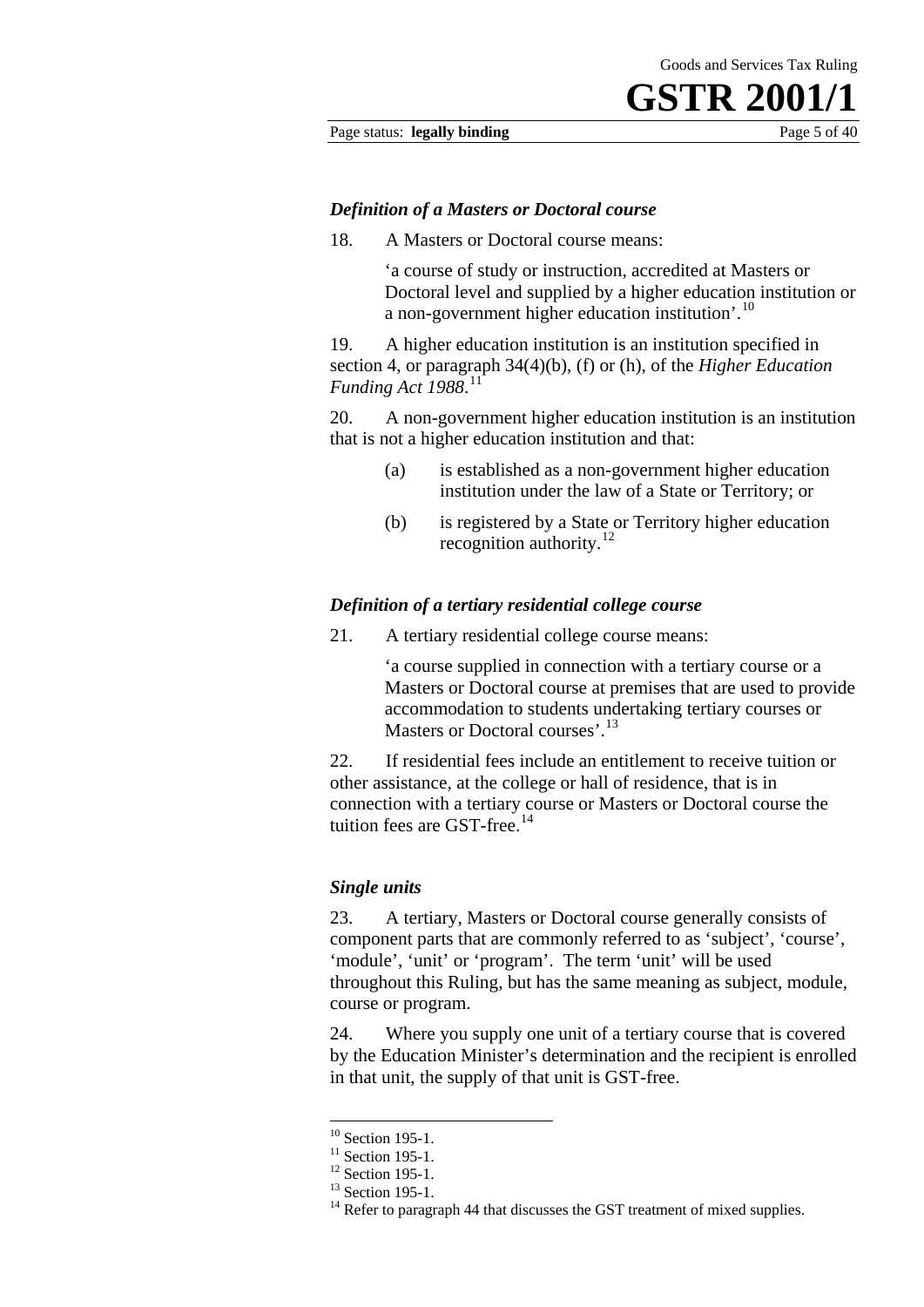Page 6 of 40 Page status: **legally binding** 

25. A student is enrolled if his or her personal details are incorporated in the institution's normal student recording mechanism.

26. Similarly, you may supply one or more units of a Masters or Doctoral course that is accredited at a Masters or Doctoral level. Any fee charged, to a student enrolled to undertake one or more of these accredited units, is also GST-free.

27. Some Doctoral courses may or may not contain 'units' as previously discussed. For example, a Doctorate of Philosophy (PhD) that normally takes 3 years or more to complete, will often be a single course of study with no 'units' and this will be GST-free. However, some PhD courses contain components that would be considered to be units and these may also be supplied on a GST-free basis.

28. Sometimes a student enrols in a unit and elects not to be assessed. This is often referred to as 'auditing' a unit. Provided the student is enrolled to undertake a unit that forms part of an approved tertiary course covered by the Education Minister's determination the fee charged is GST-free.

*Example – Single unit from an award tertiary course undertaken at a University* 

29. *Marc is enrolled with Vaughan University to study an individual unit from the Graduate Diploma in Information Technology* 

30. *Assignments and research papers are submitted and exams are taken. If Marc decides to subsequently enrol in the Graduate Diploma in Information Technology, the university will credit the unit towards the award of a Graduate Diploma in Information Technology.* 

31. *The single unit (also referred to as 'non award study' at some universities) taken on this basis is a GST-free supply as a tertiary course as the unit is part of a tertiary course covered by the Education Minister's determination.*

#### *Example – A unit from a Masters or Doctoral course*

32. *The University of Gordon's Bay (UGB) offers places in the degree titled 'Master of Taxation' (MTax) on a full-fee GST-free basis. UGB advises potential students that the MTax is comprised of eight units, which may be studied on a full-time basis. Full-time study involves studying four units per semester and assuming satisfactory results in each unit are achieved, the MTax can be completed in one year. MTax study is an accredited Masters course supplied by a higher education institution and is GST-free.*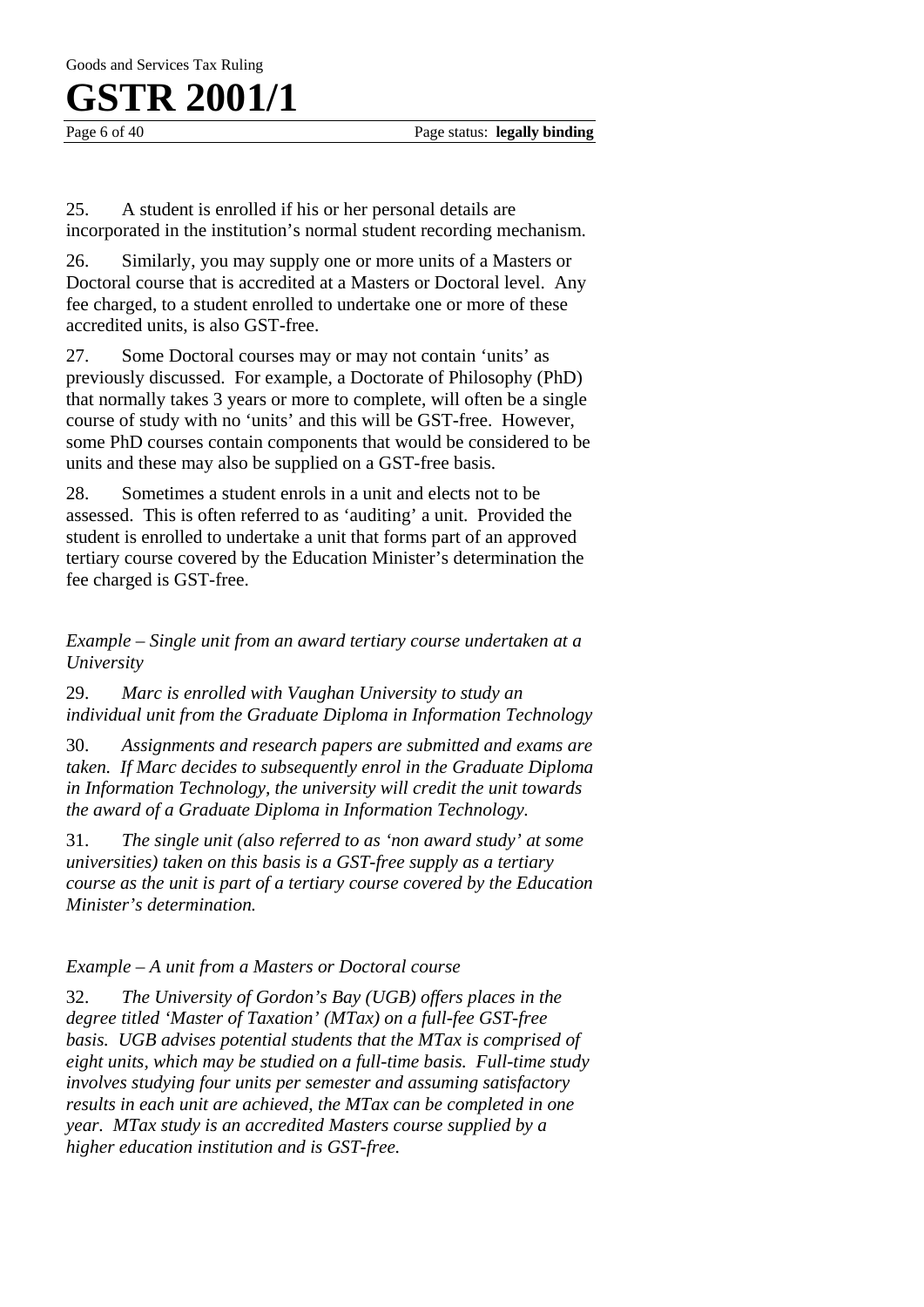#### Page status: **legally binding** Page 7 of 40

33. *The Wanneroo University (WU) also offers a MTax degree on a full-fee GST-free basis. The course outline advises potential students that the MTax at WU is made up of eight units. A full-time student would study four units per semester and complete the course in one year. However, most students study part-time. Part-time study means the student studies only half a full-time load, so that the student can work and study at the same time. You only need to pass four units each year and in two years you will attain a MTax from WU. The MTax is an accredited Masters course supplied by a higher education institution and is GST-free regardless of whether it is undertaken on a full- or part-time basis.*

34. *UGB also advertises MTax 'non-award' enrolment. This means a student will study one unit that will be assessed rather than studying the extra seven units required to achieve the UGB MTax award. WU also promotes full-fee 'single unit' enrolments. Both UGB and WU inform students that the final result will be recorded on the student records and accredited should the student decide to undertake the full MTax course.*

35. *A single unit from either MTax degree is itself a GST-free 'education course' as the single unit is drawn from an accredited Masters course supplied by a higher education institution.* 

*Example – A single unit undertaken without assessment* 

36. *Joanne enrols with Dollar Institute to undertake a single unit of 'Financial Planning' from an approved tertiary course. The unit gives students a basic knowledge in financial planning. During the semester, Joanne attended the lectures and tutorials but did not take part in any assessment of the unit. Because Joanne is enrolled in a unit from an approved tertiary course there will be no GST charged on this supply.* 

#### *Non-accredited units*

37. Single units that are not from an approved tertiary course are referred to as 'non-accredited units'. These units do not satisfy the requirements of the Education Minister's Determination under the *Student Assistance Act 1973* because the Determination only covers accredited courses. Non-accredited units delivered by you will be subject to GST.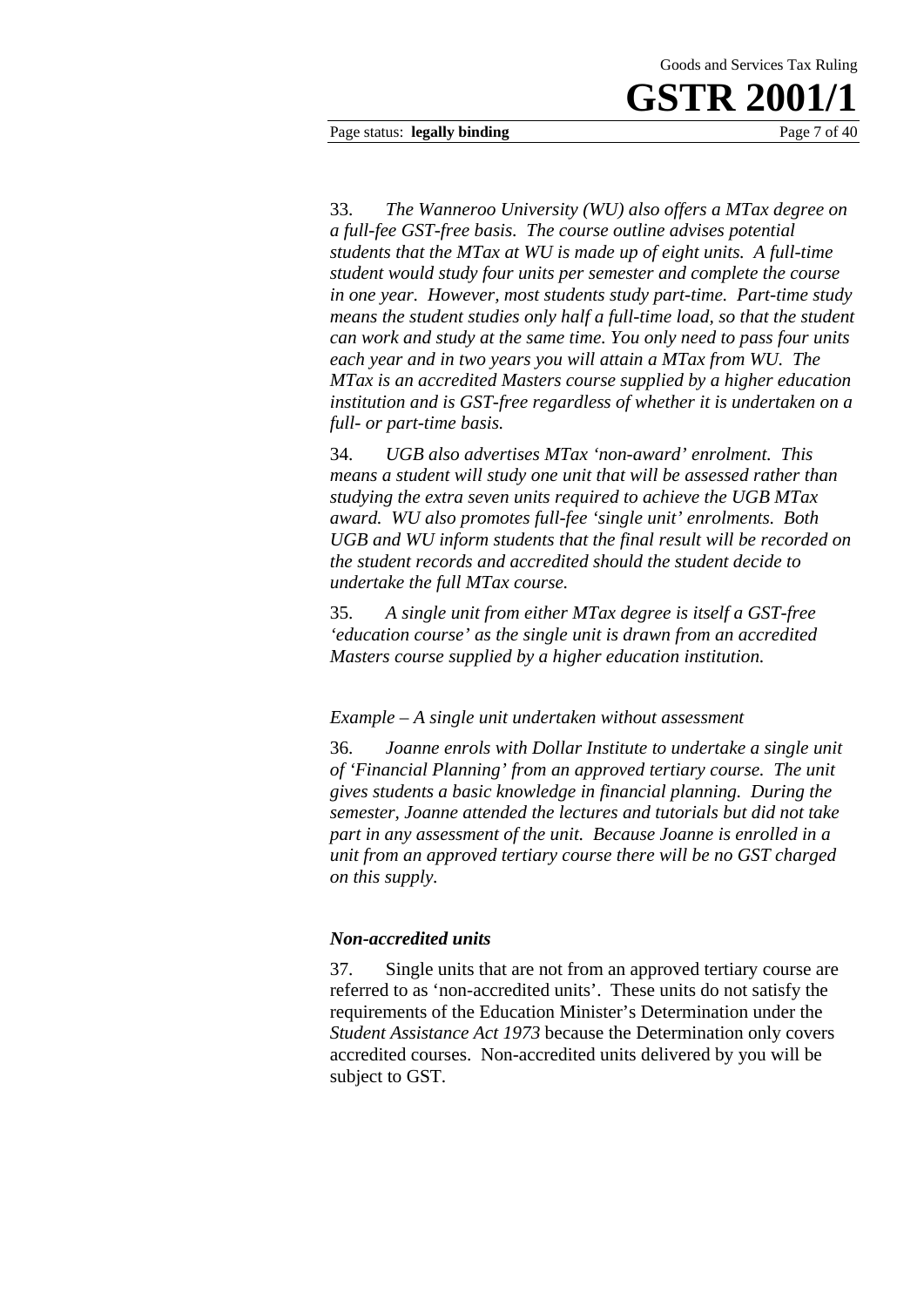Goods and Services Tax Ruling

### **GSTR 2001/1**

Page 8 of 40 Page status: **legally binding** 

38. Non-accredited units, that form part of any course developed by you that comprise a combination of accredited and non-accredited units, will be subject to GST on an apportionment basis. You will be required to use a reasonable basis to determine the portion of the course that is non-accredited and levy GST on that component. What is 'reasonable' will depend on the facts in each case. However, the Commissioner would consider that the calculation of the taxable proportion based on the time taken for each unit would be reasonable.[15](#page-8-0)

*Example – A course comprising accredited and non-accredited units* 

39. *Gwingana Institute, a registered training organisation[16](#page-8-1) (RTO) has been contracted by Duke Pty Ltd to provide a three-day corporate team-building course to its employees to improve their team building skills. Gwingana Institute charges Duke Pty Ltd \$300 per employee to conduct the course. As part of the contract, the Institute developed a training package that comprises one unit in 'conflict resolution' and two units relating to 'building partnerships'.* 

40. *The unit in 'conflict resolution' does not form part of any accredited course and has been developed specifically for the employees of Duke Pty Ltd. The two units in 'building partnerships' are part of a vocational education training program that the RTO is registered to provide.* 

41. *The three-day course consists of units that are both accredited and non-accredited. The non-accredited units do not form part of the vocational education and training program. The Institute must apportion the course between the components that are accredited and those that are not. All other things being equal, calculation of the taxable proportion based on the time required to conduct each unit would be reasonable. Consequently the fee of \$300 per employee was apportioned on the basis that one third of the three-day presentation represented the charge for the non-accredited unit. Consequently, 1/11th of \$100 represents the GST component that will need to be recorded in Gwingana Institute's BAS.[17](#page-8-2)*

 $\overline{a}$ 

<span id="page-8-0"></span> $15$  Section 9-80.

<span id="page-8-1"></span><sup>&</sup>lt;sup>16</sup> Registered Training Organisation (RTO) is not defined in the GST Act. However, the term is defined in *Student Assistance Act (SAA) Determination (No. 2002/1)* – Determination of Education Institutions and Courses under subsection 3(1) and 5D(1) of the *Student Assistance Act 1973* - as being 'an organisation that is registered by the relevant State or Territory training recognition authority in accordance with the Australian Recognition Framework to provide one or more

<span id="page-8-2"></span>vocational education and training programmes'.  $17$  Section 9-80 requires the supply to be apportioned between its taxable and GST-free or input taxed components.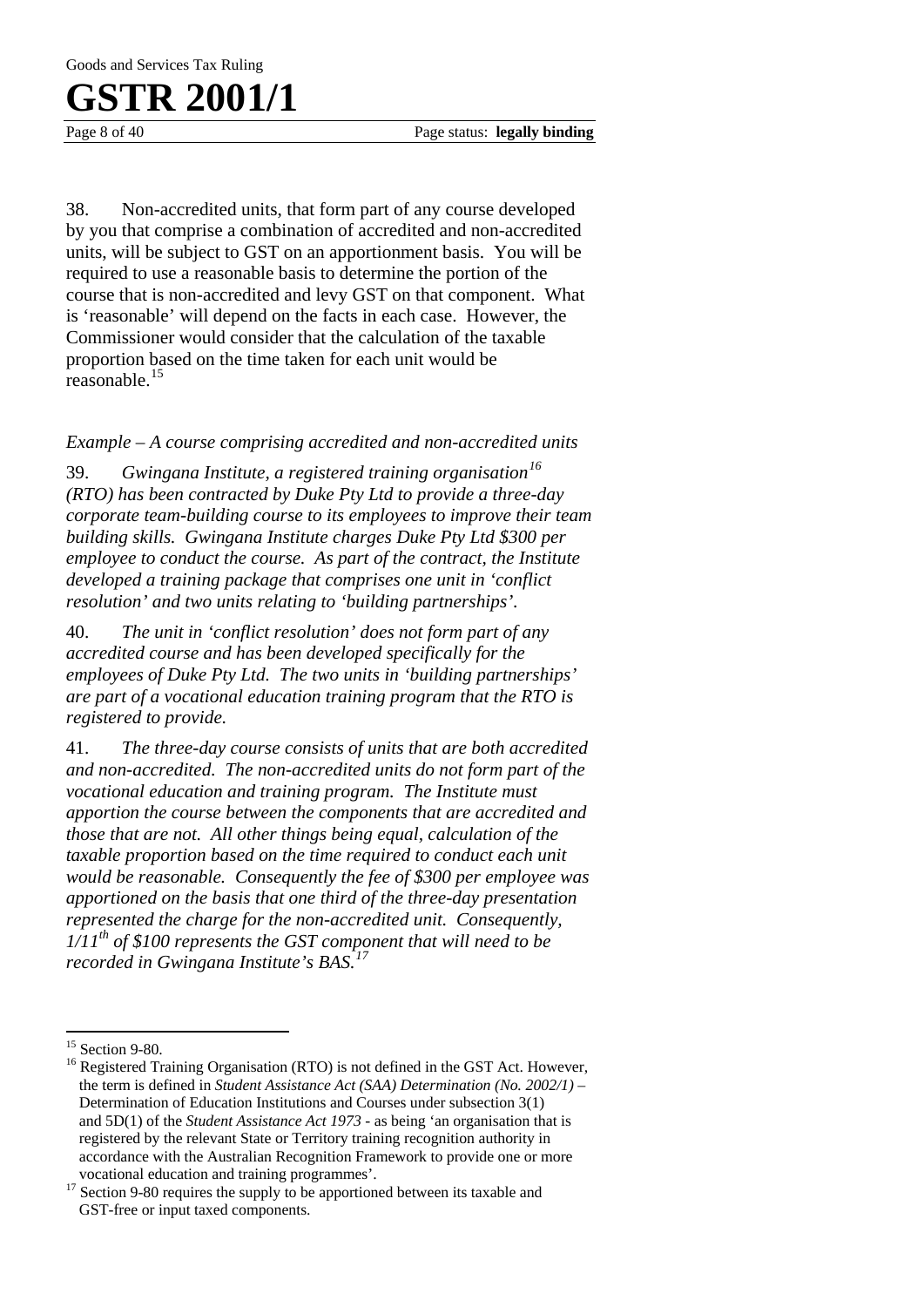#### Page status: **legally binding** Page 9 of 40

#### **Education supplies that are GST-free**

42. The supply of an education course is GST-free.<sup>[18](#page-9-0)</sup> In certain circumstances, the following associated supplies are also GST-free:

- administrative services: $19$
- course materials: $^{20}$  $^{20}$  $^{20}$
- right to receive GST-free education;<sup>[21](#page-9-3)</sup>
- excursion or field trip. $^{22}$  $^{22}$  $^{22}$

Each of these education supplies is explained in the paragraphs below.

#### *Supply of an education course*

43. Where you charge a fee for the supply of an education course that consists of tuition and facilities and curriculum related activities, this fee is consideration for a GST-free supply and you are not required to apportion the fee.

44. Where a fee you charge is consideration for a mixed supply, that is a mixture of taxable and input taxed or GST-free parts, you must apportion the fee between the taxable, input taxed and GST-free parts of the supply.

45. You will need to apportion a single fee charged for the supply of an education course if the fee includes:

- a supply of membership to a student organisation;
- a supply by way of a sale, lease or hire of goods other than course materials. (See paragraph 82 for the definition of course materials);
- a supply of any food as part of an excursion or field trip;
- a supply of accommodation as part of an excursion or field trip;
- a supply of accommodation to tertiary students; or
- a supply of food as part of accommodation provided to tertiary students.

46. The Commissioner will accept an apportionment made by you on a reasonable basis. The basis of apportionment should be applied consistently.

1

<sup>&</sup>lt;sup>18</sup> Section 38-85.

<span id="page-9-0"></span><sup>19</sup> Paragraph 38-85(b).

<span id="page-9-2"></span><span id="page-9-1"></span> $20$  Section 38-95.

<sup>&</sup>lt;sup>21</sup> Paragraph 9-30(1)(b).

<span id="page-9-4"></span><span id="page-9-3"></span> $22$  Section 38-90.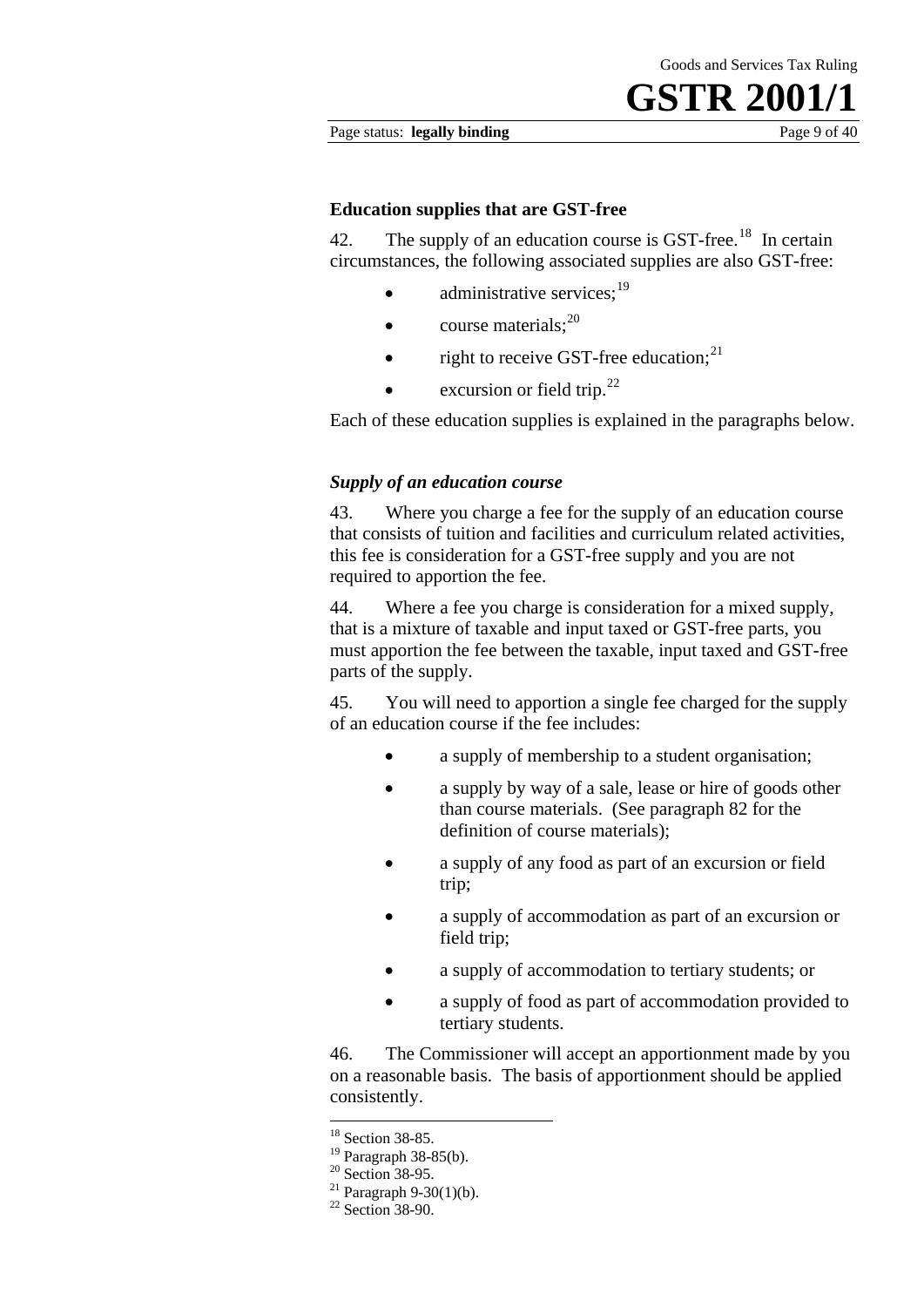

Page 10 of 40 **Page status: legally binding** 

47. Where fees or charges are levied under a by-law and specified in the Treasurer's determination under Division 81, the payment of the fee or charge is not the provision of consideration and not subject to  $GST.<sup>23</sup>$  $GST.<sup>23</sup>$  $GST.<sup>23</sup>$ 

#### *Fees charged by Universities*

48. Universities and educational institutions charge miscellaneous fees of various descriptions. In determining whether a miscellaneous fee is subject to GST, you must identify the supplies that are made to students in respect of payment of the fee.

49. A fee will be GST-free if it is charged in respect of the provision of facilities and/or the supply of administrative services directly related to the supply of a GST-free education course (but only if the administrative services are supplied by the supplier of that course).

#### *Tuition*

 $\overline{a}$ 

50. Tuition fees in the tertiary sector may be levied on a fee-paying basis or as part of the Higher Education Contribution Scheme (HECS). Payment of these fees is GST-free.

51. Instruction provided in the form of an audio or videotape (or other similar means) would be a supply of tutorials that form part of a tertiary, Masters or Doctoral course. Fees charged to students to cover access to this type of tuition are GST-free.

#### *Example – Withdrawal from a course*

52. *Lisa enrols with Tyner Institute to undertake an accredited course in Diploma of Teaching. Three weeks after enrolment, Lisa decides to withdraw from the entire course. She is refunded 75 per cent of the fees in accordance with the Institute's policy. The Institute retains an amount of \$400.* 

53. *There are no GST implications on the amount of \$400 retained by the Institute, as it is consideration for the partial supply of a GST-free education course by the Institute to Lisa.* 

<span id="page-10-0"></span><sup>23</sup> Refer to *A New Tax System (Goods and Services Tax) (Exempt Taxes, Fees and Charges) Determination 2003*. Note that this Determination is current as at 15 October 2003. However, new Determinations may be issued from time to time. The latest Determination can be downloaded from the Treasury Department's website [www.treasury.gov.au](http://www.treasury.gov.au/) (under Bills, Acts and Legislation: *A New Tax System (Goods and Services Tax) (Exempt Taxes, Fees and Charges) Determination 2003*.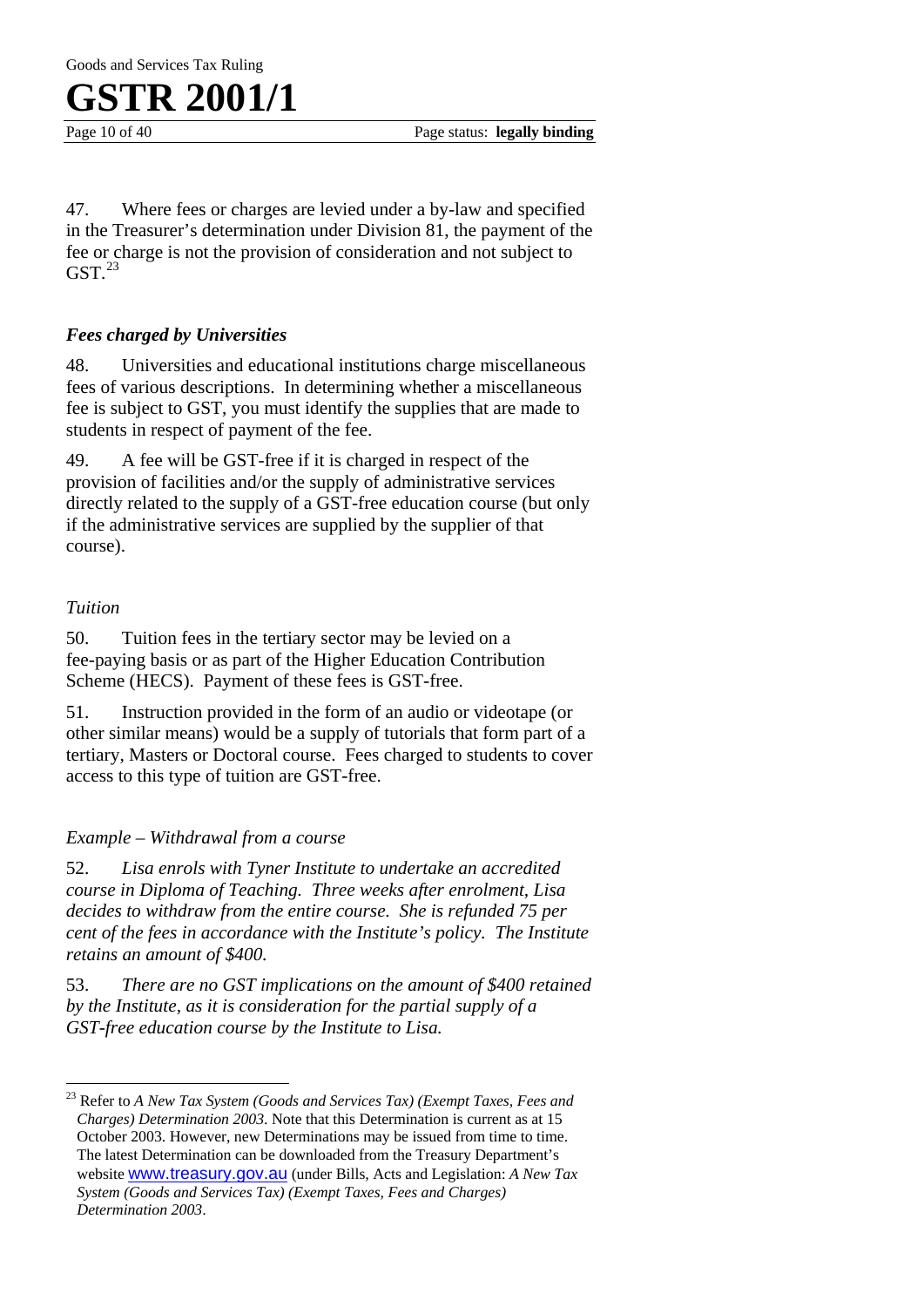#### Page status: **legally binding** Page 11 of 40

#### *Example – Taped lectures*

54. *Melinda attends the Tomlin University of Technology where she is undertaking a Bachelor of Mechanical Engineering. The University makes available lectures and tutorials, for subjects undertaken by Melinda, as part of her Bachelor of Mechanical Engineering, in the form of audiotapes at the beginning of the semester. Melinda is charged a tutorial fee, which includes the supply of the audiotapes.* 

55. *The supply of taped lectures by the University to Melinda is GST-free on the basis that the provision of tuition is part of a supply of an education course. The supply of the audiotapes is not GST-free as course materials[24](#page-11-0) because the tapes are not consumed or transformed. However, the supply of audiotapes is considered to be the provision of tuition and is not regarded as a separate supply. On this basis, the fee charged for both the lectures and the tapes is GST-free.* 

*Example – Activities not considered to be part of a course* 

56. *Social and recreational activities are organised for students during Orientation Week at the Fernwood University. These activities are designed to familiarise students with the campus and help them to meet other students before the academic year officially commences. These activities are not considered to be part of an education course. Any charge made for the activities is taxable.* 

#### *Facilities*

57. The supply of facilities that are required for the delivery of an education course is GST-free.

58. As the supply of these facilities is part of the supply of an education course, it is irrelevant whether the amount charged for the supply of facilities is included in the fee you charge for the course or whether it is charged separately.

- 59. Facilities<sup>[25](#page-11-1)</sup> include such items as:
	- (a) the provision and maintenance of plant, equipment, buildings and grounds;
	- (b) access to libraries including the access to library books, periodicals and manuals;
	- (c) access to computer and science laboratories;
	- (d) access to computers and other on line resources including off-campus dial up Internet services.

1

<span id="page-11-1"></span><span id="page-11-0"></span> $24$  See paragraph 82 for the definition of course materials.

 $25$  The list is not exhaustive.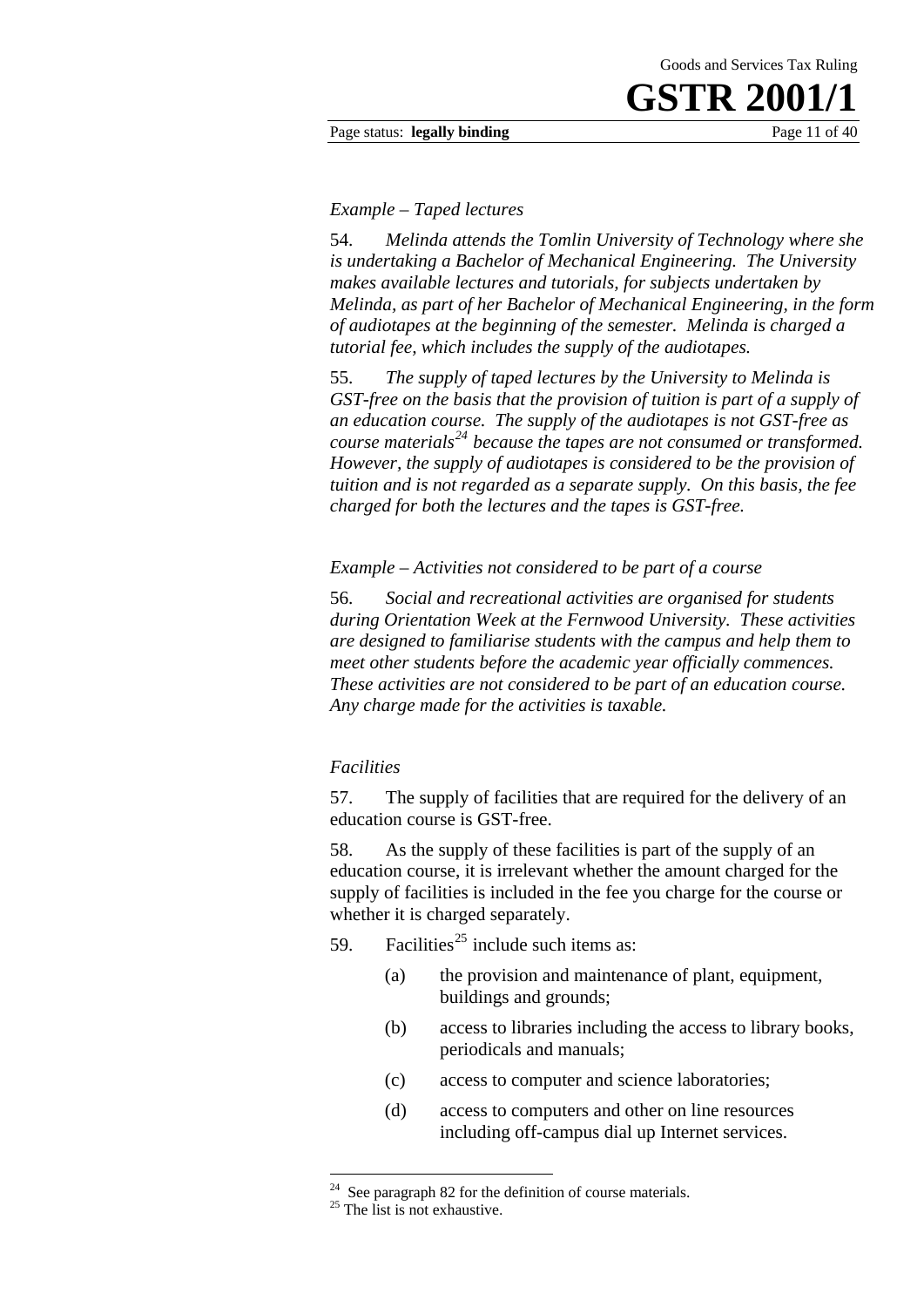Goods and Services Tax Ruling

## **GSTR 2001/1**

Page 12 of 40 **Page status: legally binding** 

60. Many universities levy an Amenities Fee or Miscellaneous Student Activity Fee to help fund the infrastructure of the university. Where this fee is used to make facilities available to the general student population it is GST-free. If the fee relates specifically to a taxable supply or supplies that are made to a particular student or students it is not GST-free.

#### *Example – Amenities fees charged by University*

61. *Each year, students enrolled at the University of New Victoria are required to pay an amenities fee. This compulsory fee does not confer membership of any student organisation. The fee is levied to provide facilities and services of direct benefit to the students of the university.* 

62. *Facilities that are provided include plant and equipment, buildings and lockers. Facilities to make the following services available are also provided: printing and laminating, passport photos, web site, childcare and parking facilities. The amenities fee charged is for a GST-free supply.*

63. *However, when students use some of these facilities and services, for example parking and childcare facilities, it is on a user pays basis. The University must account for GST on these supplies, unless the supply is GST-free or input taxed.* 

*Example – Amenities fee that is taxable* 

64. *Each year students enrolled at the Booran College of TAFE are required to pay a \$20 amenities fee. In return for this fee, the student is given a photocopy card to the value of \$20.* 

65. *The supply of a photocopying card is the supply of a right and is a taxable supply by the TAFE. As the supply of the photocopy card is a taxable supply, Booran College will have to remit 1/11th of the fee charged.* 

66. If the fee is consideration for a supply, part of which is taxable and parts of which are input taxed or GST-free, you must apportion the fee between the taxable, input taxed and GST-free parts of the supply.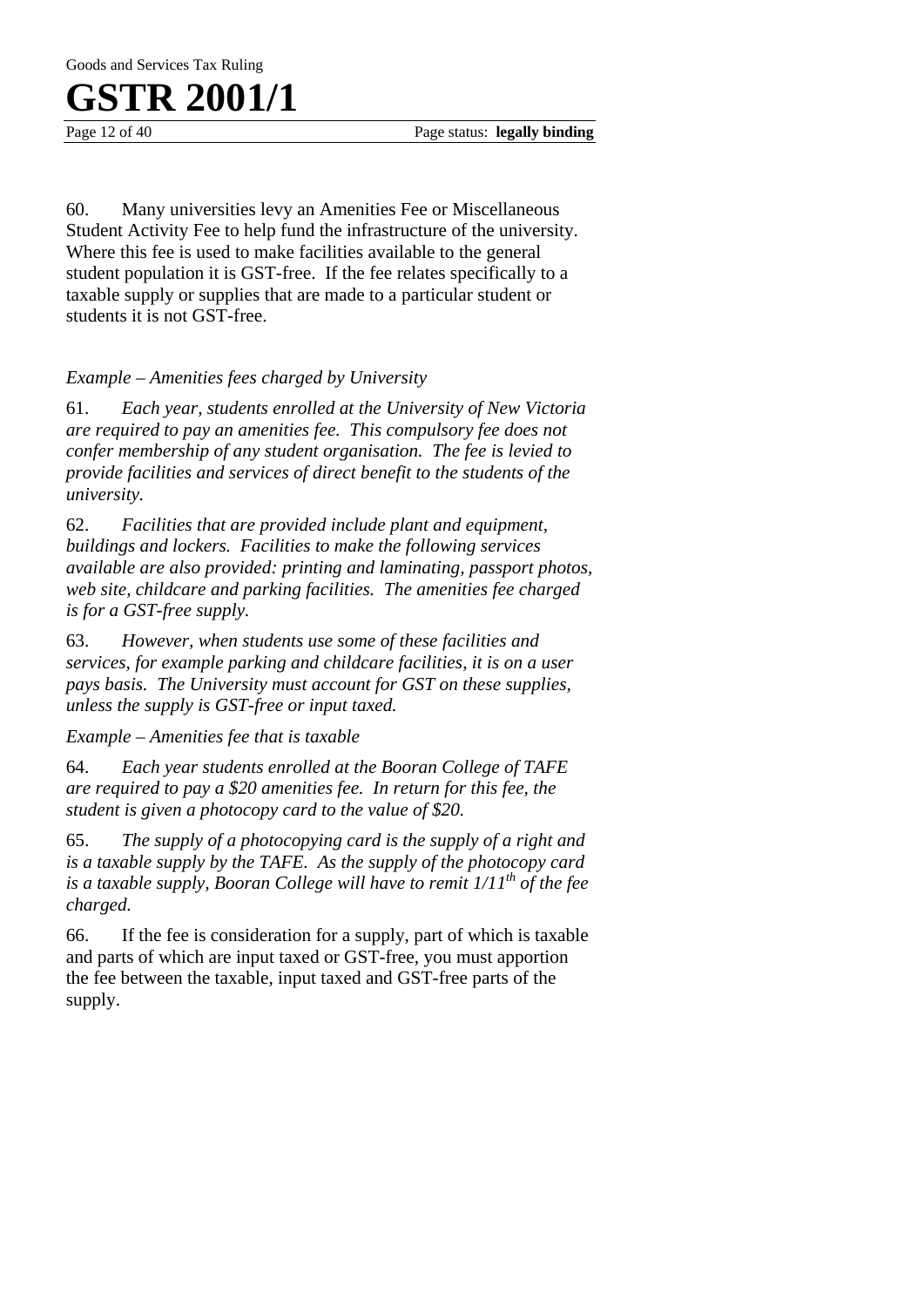#### Page status: **legally binding** Page 13 of 40

#### *Example – Miscellaneous Student Activity Fee*

67. *Malachi Vincent University (MVU) charges all enrolled students a fee of \$70 per year. MVU refers to this fee as the 'Miscellaneous Student Activity Fee' (MSAF) and the Council of MVU established the following guidelines regarding the use of MSAF funds:* 

- *The proceeds are to be used for the benefit of students and, only for expenditure on capital works and capital projects.*
- *MSAF funds are not to be allocated to support educational needs of students that should properly be met by the University.*
- *MSAF funds should be used predominantly for capital works, which they may fund in their entirety or in conjunction with other capital projects funded through the University. In this context the expenditure may cover planning, acquisitions, development, construction, renovation and rehabilitation of assets.*
- *MSAF funds may be used for expenditure on capital equipment and on installations and infrastructure services which are capital in nature, and for recurrent expenditure on their maintenance where this is a requirement of operation.*
- *Public liability insurance cover may be paid from MSAF funds.*

68. *The MSAF provides an orderly arrangement that collects and controls the disbursement of 'miscellaneous funds'.* 

69. *The MSAF is for the supply of facilities as part of the supply of an education course and is GST-free.*

#### *Supply of administrative services*

70. A supply of administrative services made by you that is directly related to the supply of an education course is GST-free under paragraph 38-85(b).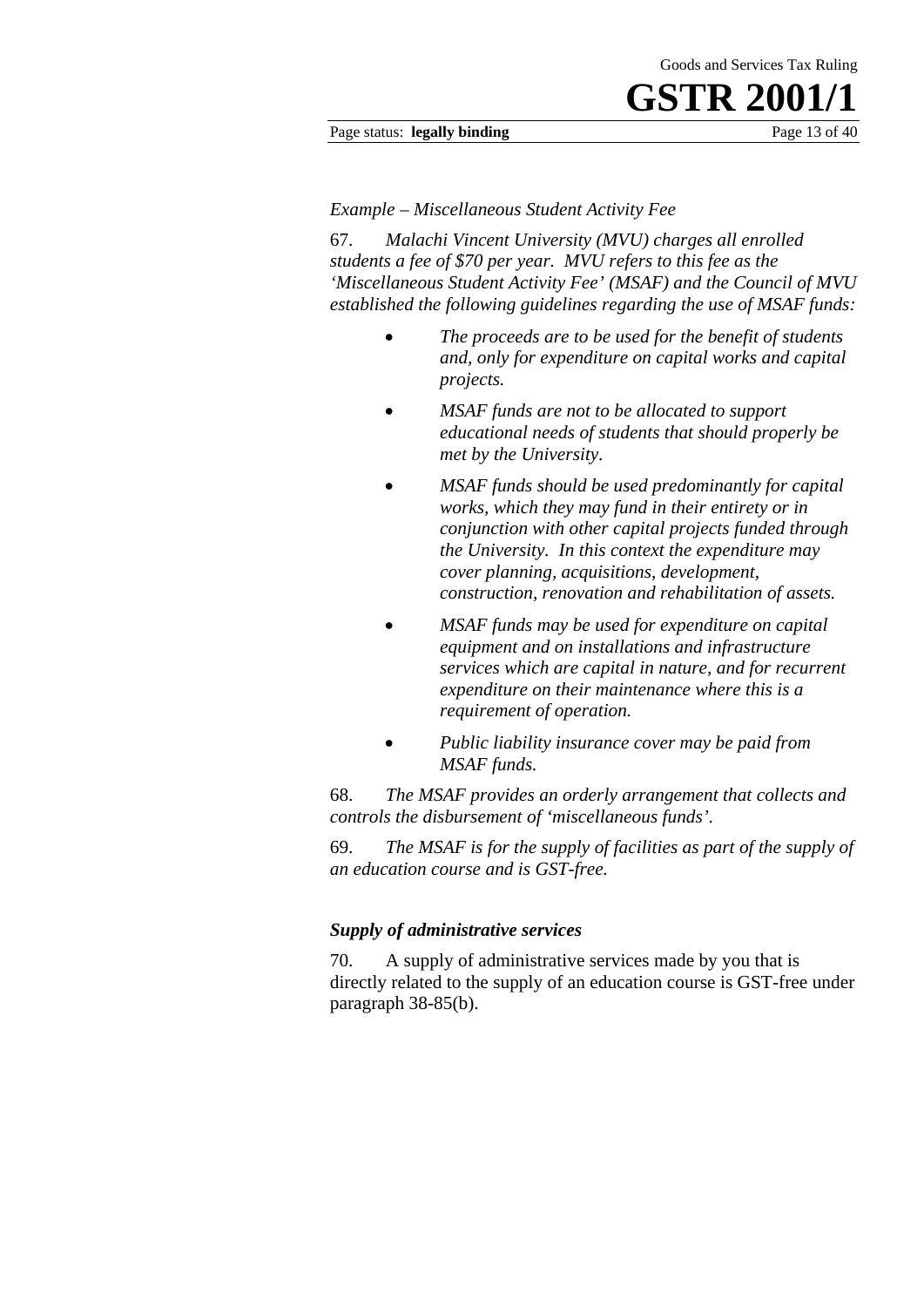Goods and Services Tax Ruling

### **GSTR 2001/1**

Page 14 of 40 **Page status: legally binding** 

*What is the meaning of 'directly related' to the supply of an education course?* 

71. 'Directly related' is not defined in the Act and therefore, takes on its ordinary meaning. The Macquarie Dictionary<sup>[26](#page-14-0)</sup> defines 'directly' to mean 'in a direct line, way or manner; immediately; absolutely'. The term 'related' means 'associated; connected or allied by nature'.

72. The phrase 'directly related' was considered in the context of being 'directly related to employment' for income tax purposes in *FC of T v. Dixon* (1952) 86 CLR 540, at 553-554:

'A direct relation may be regarded as one where the employment is the proximate cause of the payment, an indirect relation as one where the employment is a cause less proximate, or, indeed, only one contributory cause'.

73. Therefore, administrative services must be in a direct line or immediately associated or connected with the supply of the education course.

74. Administrative services provided by an entity other than the supplier of the course will be subject to GST.

75. The Act does not outline the administrative services that are directly related to the supply of an education course. However, the ATO considers that the supply of administrative services includes:

- (a) program changes;
- (b) enrolment services, including the processing of late enrolments;
- (c) late issue or replacements of student cards;
- (d) examination arrangements and assessments of students including re-assessment of results where a student has failed;
- (e) processing academic results including duplicate degree copies;
- (f) overdue charges or late payment charges;
- (g) record-keeping;
- (h) administration of the library;
- (i) administration of a textbook scheme;
- (j) administration of the supply of course materials;
- (k) graduation certificates;

 $\overline{a}$ 

<span id="page-14-0"></span><sup>&</sup>lt;sup>26</sup> Macquarie Dictionary 1997 3rd Edition Sydney.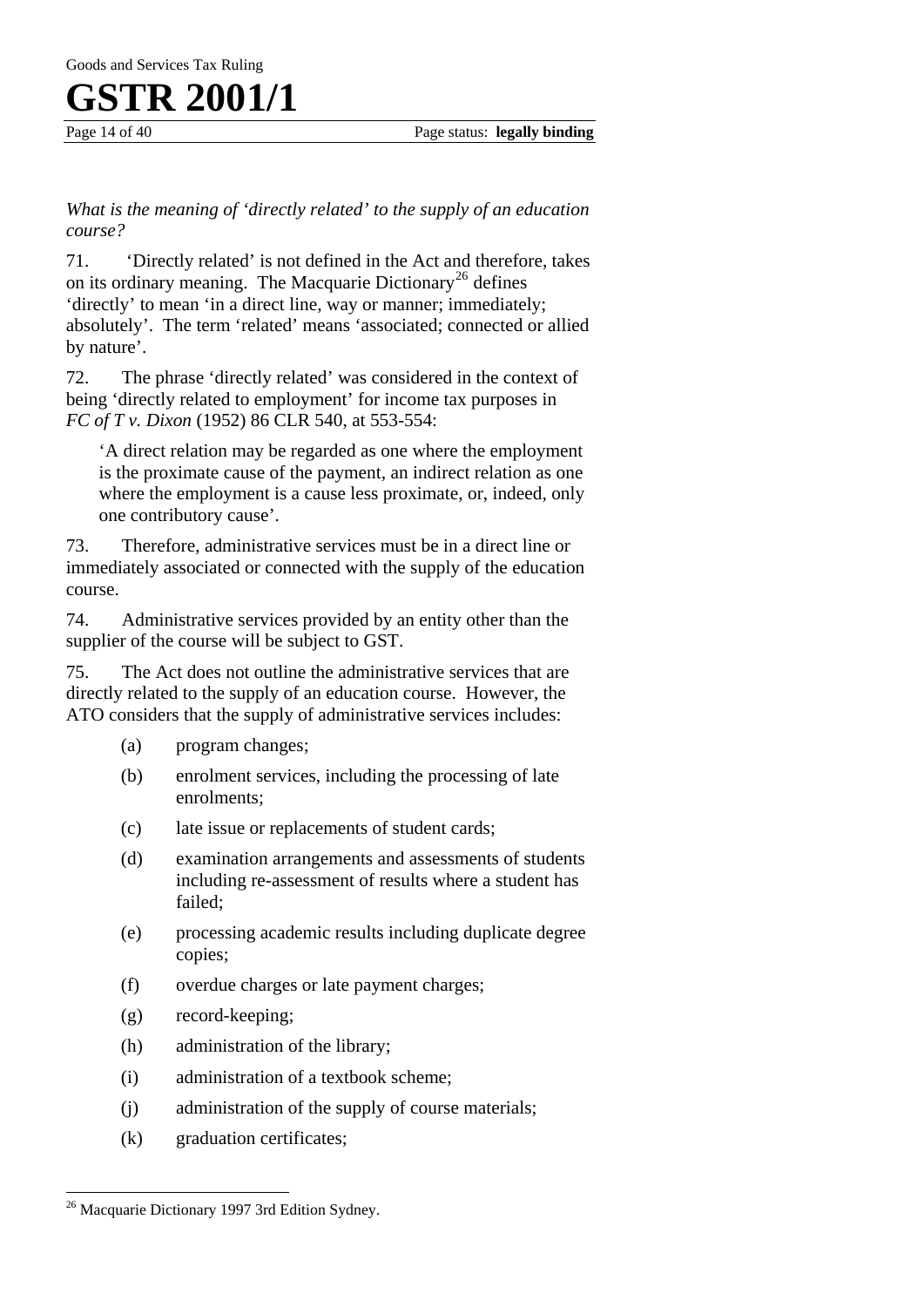#### Page status: **legally binding** Page 15 of 40

- (l) course reinstatement;
- (m) charges for HECS statements.

This is not an exhaustive list.

#### *Example – Internet charges*

76. *Tori attends Sunbury TAFE where part of the course fees charged for the year includes a charge for Internet access from the TAFE. This facility is provided to all students enrolled in the institution. Every student is allowed 200 hours of Internet use to undertake research work. During the year, Tori finds the initial allocation insufficient and subsequently purchases additional access.*

77. *In allocating additional access the TAFE needs to determine whether those hours will be course related. To determine the extent of course related usage, all relevant factors need to be considered, such as the length and purpose of the hours used up. The TAFE must charge the student GST on any Internet hours that are not course related.* 

#### **Administrative services that are not GST-free**

78. A supply of administrative services to the extent that it is not directly related to an education course is subject to GST.

79. The following administrative charges are subject to GST as they are not administrative services that are directly related to the supply of an education course:

- (a) student hall application fees;
- (b) application fees for non-resident students studying in Australia (unless the application guarantees the applicant a right to receive a tertiary education course);
- (c) graduation dinner;
- (d) hire of academic dress.

This is not an exhaustive list.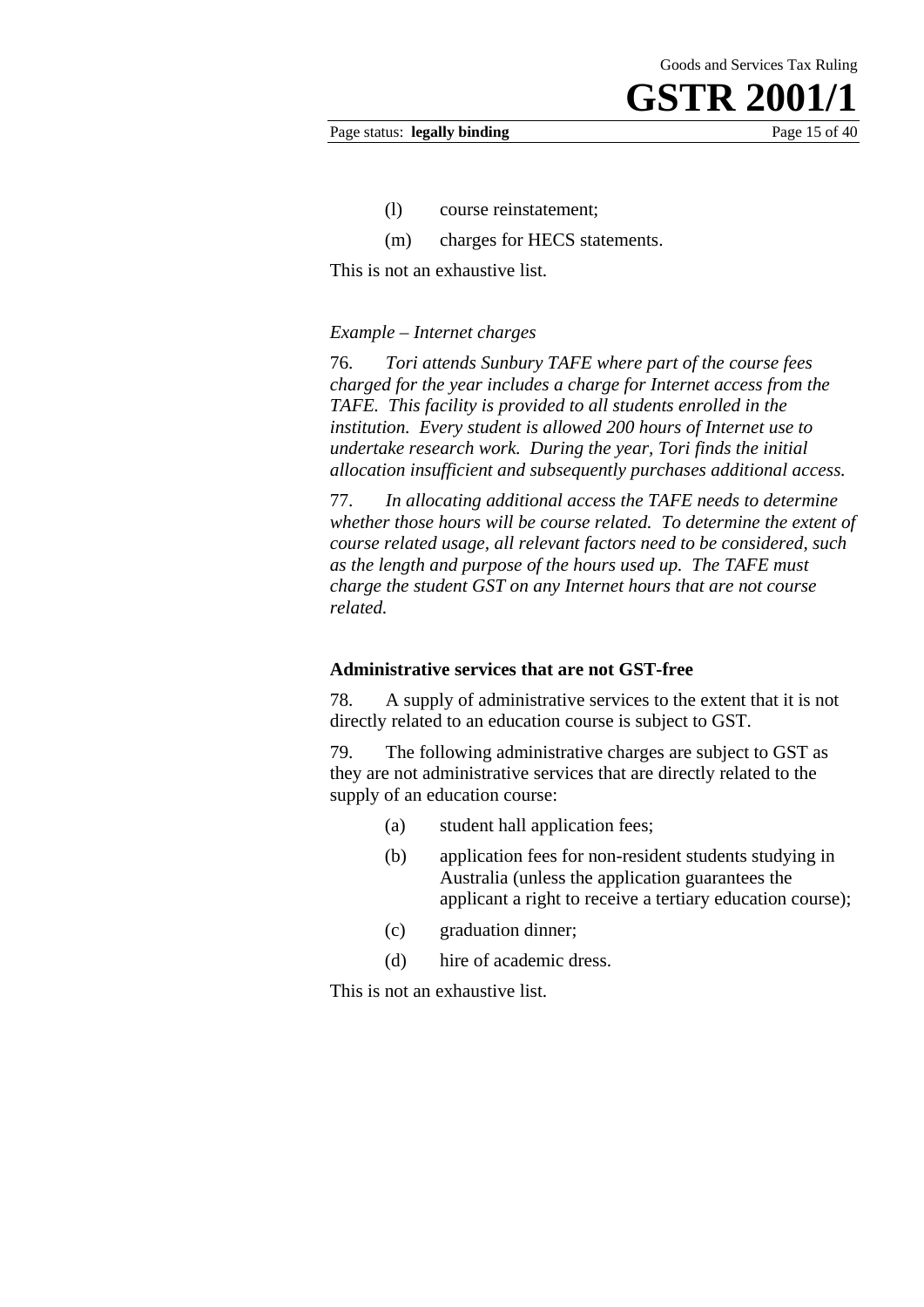Page 16 of 40 **Page status: legally binding** 

#### *Example - Graduation ceremony*

80. *Upon completion of an accredited tertiary course, students are invited to attend a graduation ceremony to collect their certificate. A graduation fee of \$70, which is for the supply of a hired gown and a dinner, is charged to students who attend the ceremony. This supply is taxable.[27](#page-16-0)*

#### *Supply of course materials*

81. If you charge a fee for the supply of course materials as part of subjects undertaken in an education course, the supply is GST-free under section 38-95.

82. 'Course materials' is defined to mean materials provided by the entity supplying the course that are necessarily consumed or transformed by the students undertaking the course for the purposes of the course.[28](#page-16-1) 

83. Therefore, in determining whether materials or items will be considered to be course materials, all of the following requirements must be met:

- (1) The materials or items are provided by you to students; and
- (2) The materials are necessarily consumed or transformed by the students undertaking the course; and
- (3) The materials are consumed or transformed for the purpose of the course.

84. The following are examples of course materials when supplied by the educational institution:<sup>29</sup>

- photocopied or printed educational materials that specifically relate to the course;
- course notes for a specific subject outlining the course contents, reading lists, tutorial and seminar topics, assignment and essay questions;
- a study guide consisting of a collection of materials extracted from textbooks, journals and other reading materials including notes of the lecturer;
- unexposed film and film developing chemicals;
- consumable art supplies such as paint, sketch pads, chalk;

 $\overline{a}$ 

<span id="page-16-0"></span><sup>&</sup>lt;sup>27</sup> The cost of the certificate is not included in the graduation fee.  $^{28}$  Section 195-1.

<span id="page-16-2"></span><span id="page-16-1"></span>

<sup>&</sup>lt;sup>28</sup> Section 195-1.<br><sup>29</sup> This list is not exhaustive.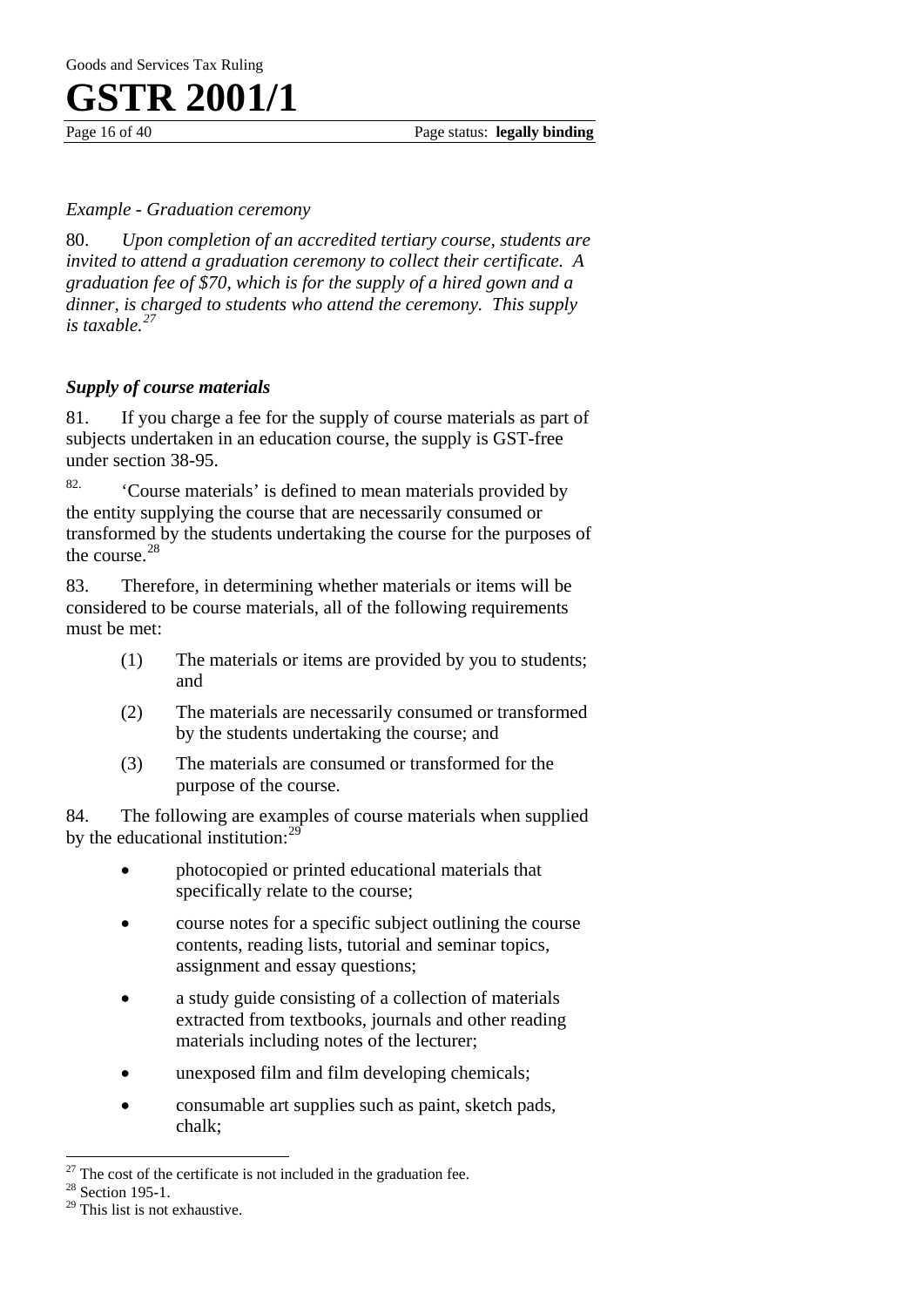Page status: **legally binding** Page 17 of 40

- ingredients used in a hospitality course, wood used in courses such as, carpentry and chemicals used in chemistry and related courses;
- work books that provide space for students to complete exercises;
- consumable stationery items specified by you that are necessary for students to undertake the course; and
- scalpels that cannot be resharpened that are used by medical students in surgical operations.

#### **Materials that are taxable**

85. The following are examples of materials that are not course materials<sup>30</sup>

- $\bullet$  textbooks:  $31$
- textbooks, written by lecturers at the university that are sold on and off campus; $^{32}$  $^{32}$  $^{32}$
- binders used for assignments/theses:
- musical instruments;
- computers;
- calculators;
- sporting equipment;
- scissors used in a hairdressing course; and
- knives used by hospitality students.

86. Although the items mentioned in paragraph 85 may be used in undertaking courses, these items retain their generic application for other purposes and are not consumed or transformed in the manner outlined in paragraph 83.

<span id="page-17-0"></span><sup>1</sup>  $30$  The list is not exhaustive. However, these items may be considered facilities.<br>Refer to paragraph 59 of this Ruling.

<span id="page-17-1"></span> $31$  The Education Textbook Subsidy Scheme was introduced to offset the cost impact of the introduction of the GST on student purchases of textbooks. The retail booksellers are responsible for claiming the subsidy and providing discounts to students. The Department of Education, Science and Training (DEST) administers the Educational Textbook Subsidy Scheme. Information on the scheme can be obtained by telephoning DEST on 1300 139 249 or accessing the following

<span id="page-17-2"></span>website: www.dest.gov.au.<br><sup>32</sup> As a guide, books with an ISBN will be considered textbooks.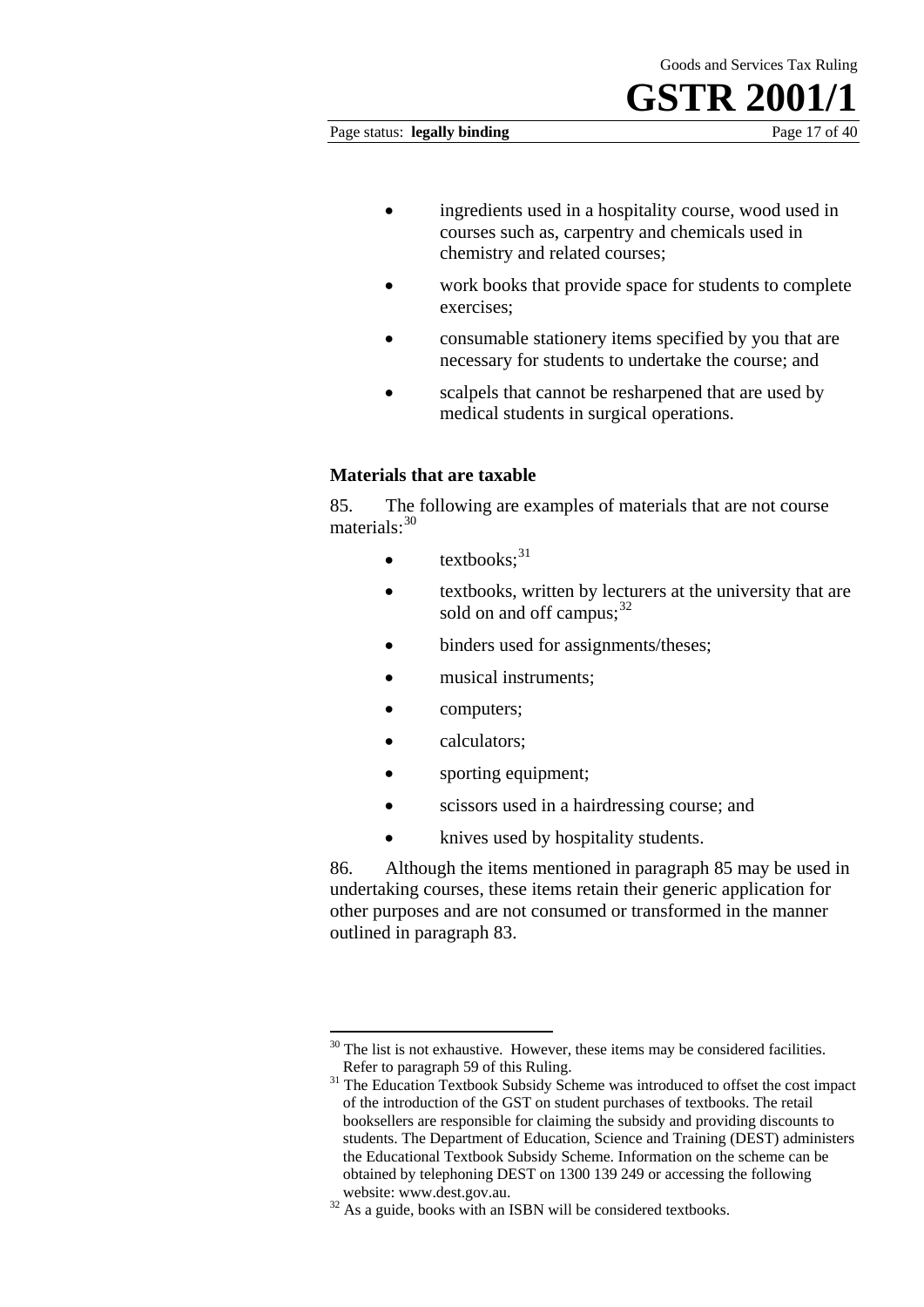Goods and Services Tax Ruling

### **GSTR 2001/1**

Page 18 of 40 Page status: **legally binding** 

87. Where a supply of course materials includes parts which are taxable and other parts which are GST-free or input, you may be required to determine the value of the taxable part. You must use a reasonable method to work out the taxable portion of the supply. What is 'reasonable' will depend on the facts of each case.

#### *Example – Course materials supplied in a binder*

*88. Randall College of TAFE supplies photocopied notes to their students who are undertaking the Certificate III in Communications. These photocopied notes are supplied to the student in a two ring binder. Because the binder is integral to the supply of the notes it is not necessary for the TAFE to account for GST on this part of the supply.* 

89. For items to be course materials, the following three requirements must be satisfied:

#### **First requirement - What is the meaning of 'provided' by you to students?**

90. Course materials are defined as materials that are provided by you that are necessarily consumed or transformed by the students undertaking the course, for the purpose of the course. This requirement means that the materials must be essential or fundamental to the course **and** the materials must be used up or converted by the students in undertaking the course.

91. 'Provided' is not defined in the Act and therefore takes on its ordinary meaning. 'Provide' is defined to mean 'to furnish or supply<sup> $\frac{33}{33}$  $\frac{33}{33}$  $\frac{33}{33}$ </sup> 'Supply', in this context, takes on its ordinary meaning rather than its GST meaning and is defined to mean 'to furnish a person with what is lacking or requisite' or 'to furnish or provide (something wanting or requisite)<sup> $,34$  $,34$ </sup> 'Requisite' is defined to mean 'a necessary thing' or something 'required by circumstances'.<sup>[35](#page-18-2)</sup>

 $\overline{a}$ 

<span id="page-18-0"></span><sup>&</sup>lt;sup>33</sup> Macquarie Dictionary 1997 3<sup>rd</sup> Edition Sydney.<br><sup>34</sup> Macquarie Dictionary 1997 3<sup>rd</sup> Edition Sydney.<br><sup>35</sup> Macquarie Dictionary 1997 3<sup>rd</sup> Edition Sydney.

<span id="page-18-1"></span>

<span id="page-18-2"></span>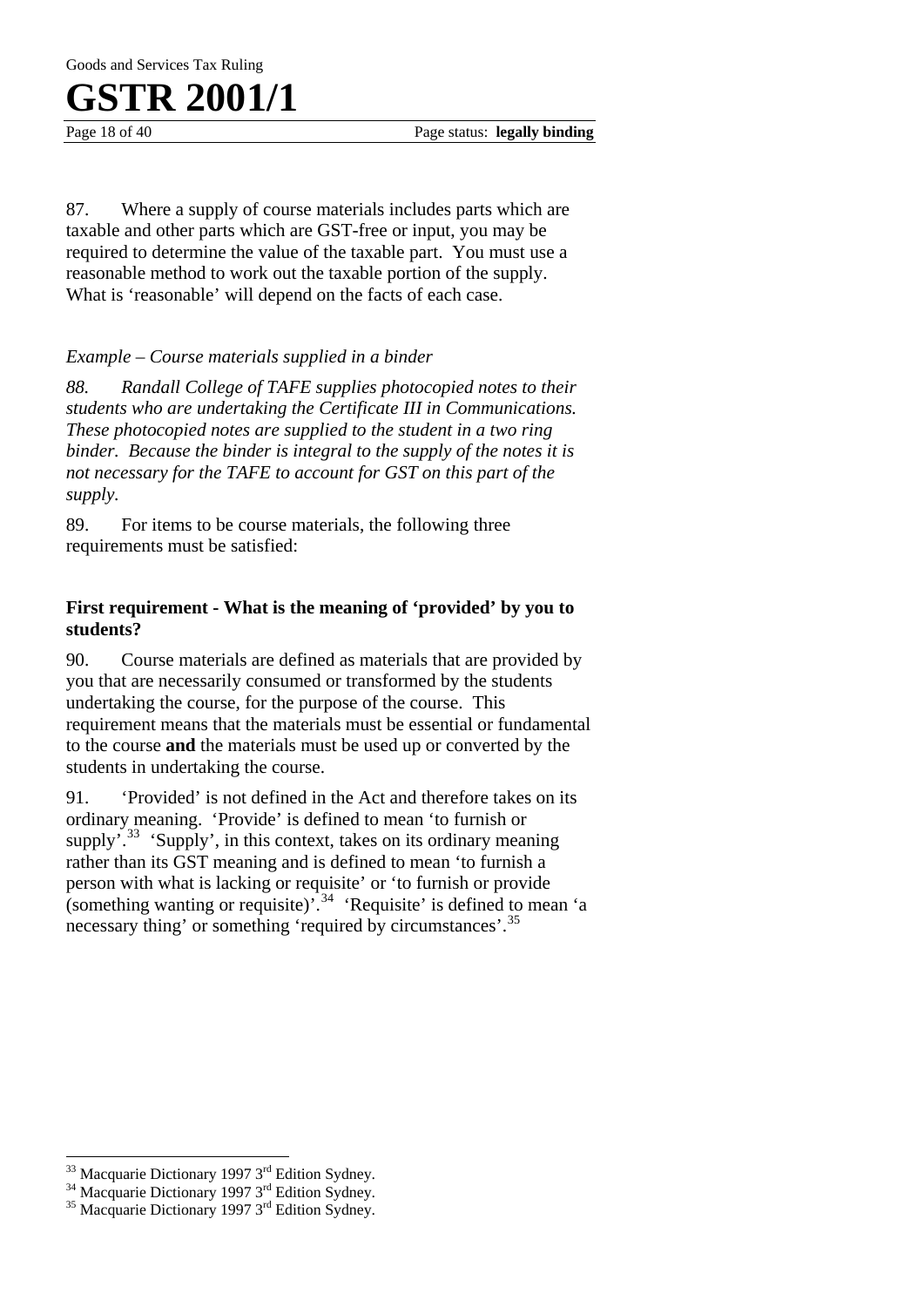#### Page status: **legally binding** Page 19 of 40

#### *Example – Materials sold by university owned bookshop to a student*

*92. A university owned bookshop supplies textbooks, general reference books and stationery items to students and the general public. Bernard, a student at the university, purchases a sketchpad and paints from the bookshop. Bernard shows his student ID and a booklist supplied by his lecturer that states that students undertaking a Bachelor of Design require a sketchpad and paints. Bernard is purchasing course materials that are stipulated by the lecturer as being necessary for the purposes of undertaking his course. As the university is the supplier of the course, the university owned bookshop is not required to account for on this supply.* 

*Example – Materials sold by university owned bookshop to the public* 

93. *Michael, a visiting academic to the university purchases a biro and a notepad from the bookshop at the recommended retail price. As Michael is not undertaking an education course at the university, the bookshop is required to account for GST on supplies of consumable stationery items sold to him*.

94. You may engage a third party to act as your agent (e.g., an independent bookshop not owned by the university) to sell materials to students GST-free. However, where a third party acts as your agent all of the following conditions must be satisfied in order for the course materials to be sold GST-free:

- you retain ownership of the materials that are being sold; and
- your agent can identify the student (by provision of a current student ID); and
- the lecture notes and materials are listed on a booklist as being required by the student to undertake his or her course.

#### *Supplies made by a third party*

1

95. If the student purchases materials (including consumable stationery items) directly from a third party such as a stationer, the supply is not the supply of course materials and the basic rules for the GST apply.

96. For instance, where a third party prints and binds lecture notes for you as the supplier of a course, the third party owns the goods and is not acting as your agent.<sup>[36](#page-19-0)</sup> Those materials are subject to GST.

<span id="page-19-0"></span><sup>&</sup>lt;sup>36</sup> Refer to Goods and Services Tax Ruling GSTR 2000/37 on agency relationships and the application of the GST law.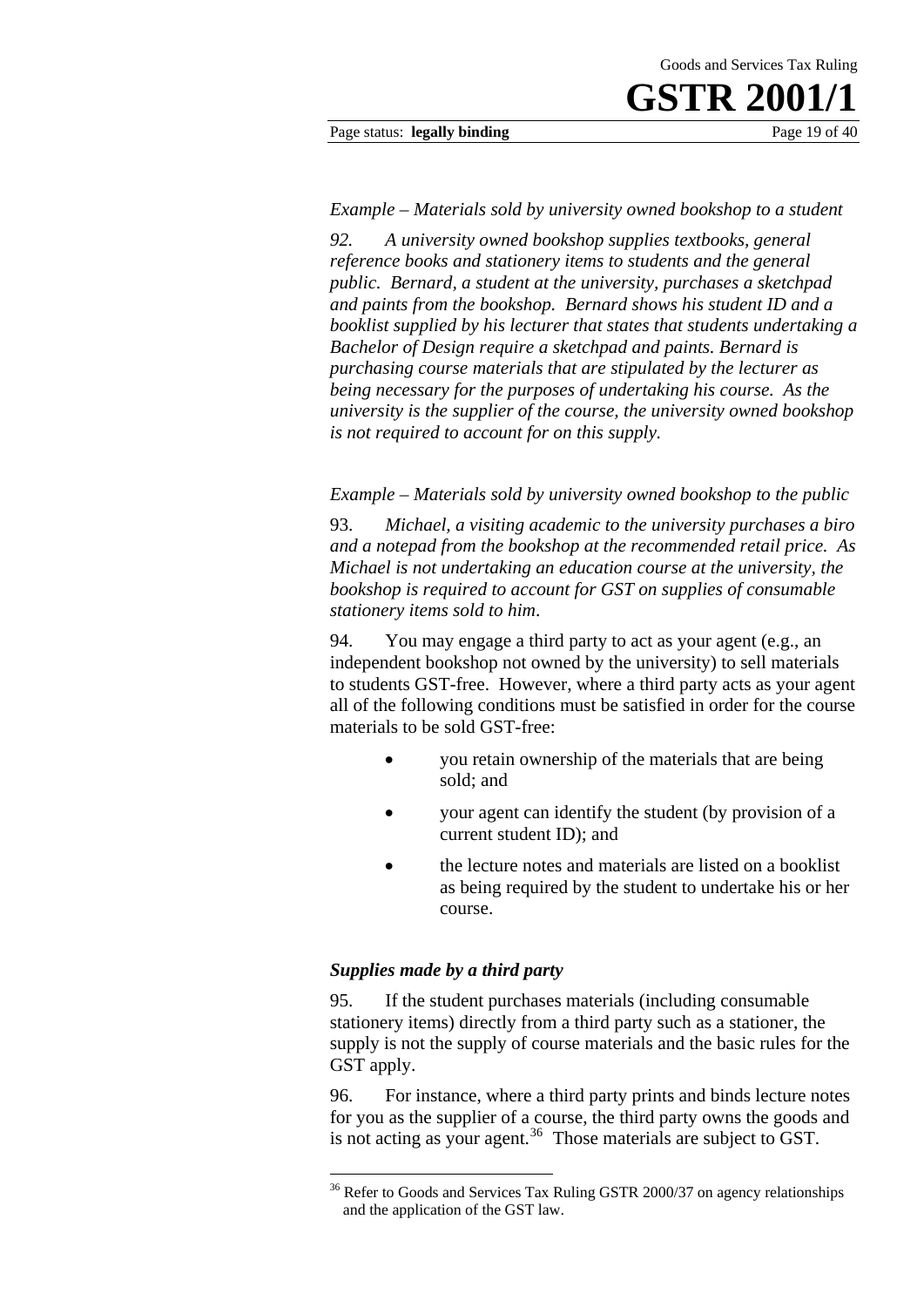$\overline{a}$ 

Page 20 of 40 Page status: **legally binding** 

#### *Example – Bookshop not acting as agent for an education institution*

*97. Smith Pty Ltd is in the business of supplying educational materials, stationery items, printing and binding services. A major component of their business involves supplying printing services and selling educational materials on behalf of education institutions. This involves the printing of lecture notes from a master copy provided by education institutions. The lecture notes are bound by Smith Pty Ltd and are subsequently sold to students undertaking a GST-free education course. In these circumstances, Smith Pty Ltd owns the copies and is acting as a principal in its own right, not as an agent for education institutions.* 

*98. Because Smith Pty Ltd owns the goods and is not the provider of an education course all of the requirements of a course material have not been satisfied. When Smith Pty Ltd sells the lecture notes the sale will be subject to GST. Supplies of stationery items made directly to students will also be subject to GST on the same basis.* 

#### **Second requirement - What is meant by 'consumed' or 'transformed'?**

99. Course materials must be used up or converted into classwork, such as paintings etc. Hence the effective life of course materials is limited to the duration of the course. 'Consumed and transformed' has a narrow application in that it applies to materials that are provided by you to students in undertaking a subject such as cooking ingredients in a hospitality course, fabric in a dressmaking course or materials used to create models in an architecture course. However, for the purposes of the Act, course materials will also extend to cover things that are also effectively used up in undertaking the course.

100. The term '**consumed**' means destroyed or expended by use; used up. In the definition of course materials, 'consumed' is qualified by the requirement that it be '… by students undertaking the course for the purposes of the course'. So, if in undertaking a subject in an education course, a student uses up or expends materials, the student has consumed course materials. For example, the supply of a workbook that requires the student to complete exercises in it is a course material and therefore is GST-free. Chemicals that are used to develop photographic film also satisfy the definition of course materials because they are consumed in the process. These chemicals are also GST-free.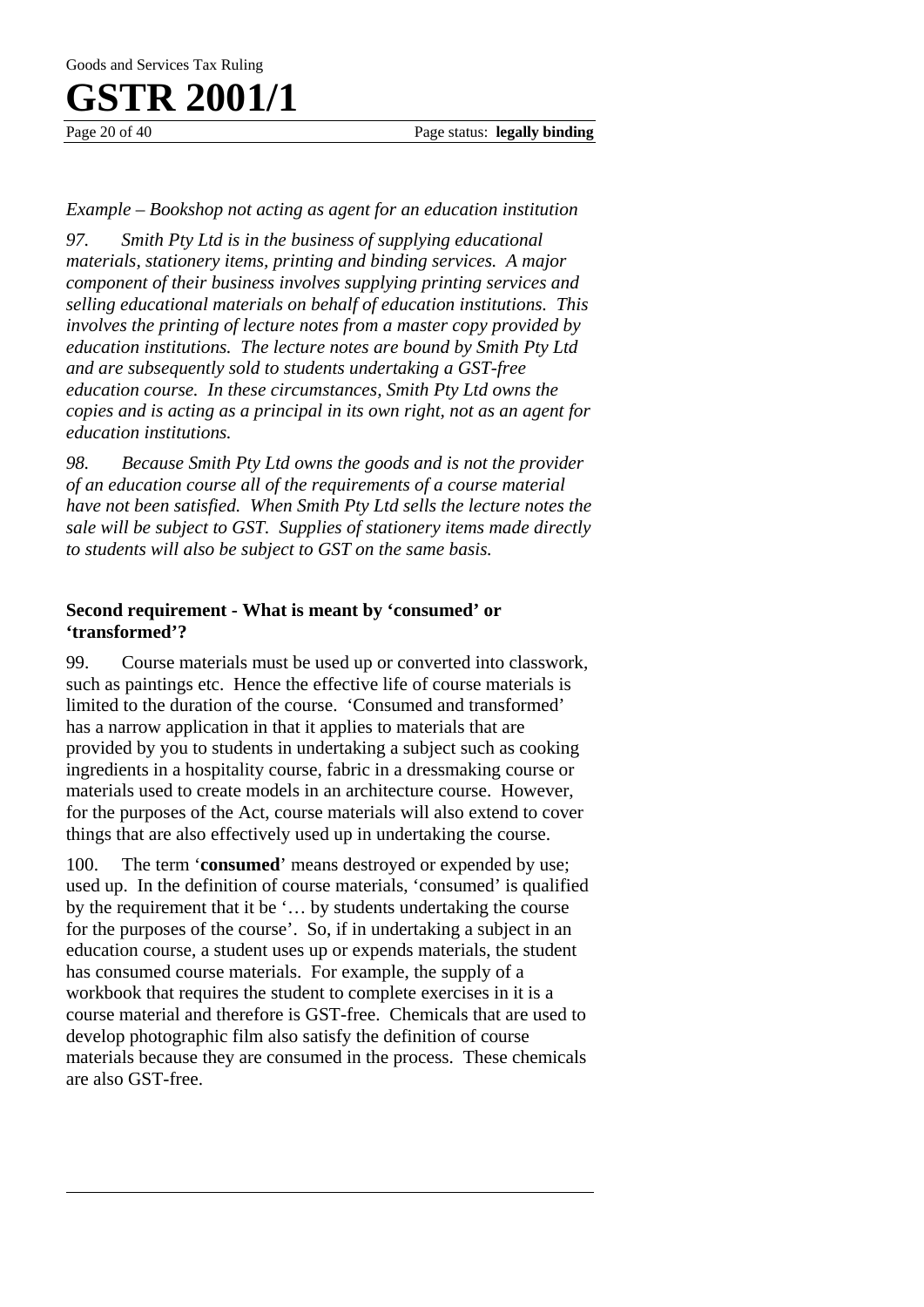

Page status: **legally binding** Page 21 of 40

101. The term '**transformed**' means changed in form; changed to something of a different form; or changed in appearance, condition, nature or character, especially where the change is complete or extensive. It has also been defined to mean 'to change in character or condition; to alter in function or nature'. Examples of materials that are changed in form include cooking ingredients in a hospitality course, wood in a cabinet making course or photographic paper in a photography class.

#### **Third requirement - What is the meaning of 'for the purposes of the course'?**

102. Course materials are only those materials that are necessarily consumed or transformed by the students undertaking the course for the purpose of the course. 'Purpose' is defined to mean 'the object for which anything exists or is done, made, used, etc' or 'an intended or desired result; end or aim'. $37$  For the purposes of the Act, only those materials listed by you as being necessary for a particular course or subject are GST-free. Only those consumable stationery items that are required to undertake the course, that are listed on a book list, are GST-free. Any replacement on a reasonable basis of an item listed on a book list will also be GST-free.

#### *Example - Supply of resource book/study guide - course materials*

103. Students of Clinton University who are undertaking 1<sup>st</sup> year *Economics are required to purchase a study guide, as recommended by the lecturer. The study guide is a collection of previously published works from journals and other resource materials and includes the lecturer's contributions and the effective life of the materials is limited to the duration of the course. The study guide has a contents page and is bound. There is no space for the students to write their own notes. The resource book does not have an ISBN.* 

104. *Because the resource book/study guide is a collation of materials extracted from various textbooks and its useful life is limited to the duration of the course, the study guide is GST-free if supplied by the university*.

1

<span id="page-21-0"></span> $37$  Macquarie Dictionary 1997  $3<sup>rd</sup>$  Edition Sydney.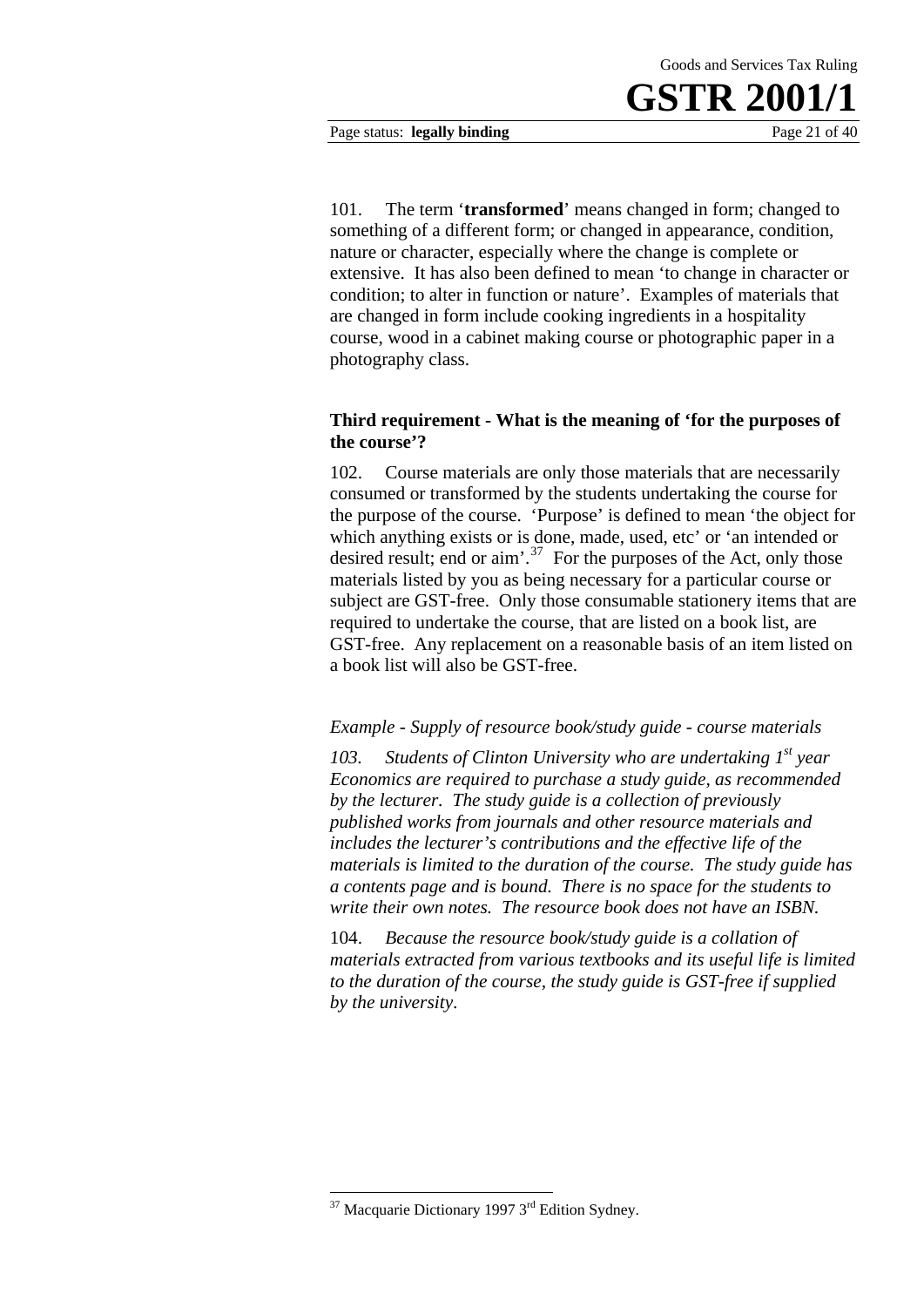Page 22 of 40 Page status: **legally binding** 

#### *Example - Photocopied research paper - not course materials*

*105. Dianne is enrolled in an undergraduate course at Lindon University. As part of a research assignment she completes, Dianne is required to supply four duplicate copies to her lecturer. Dianne goes to the faculty office that offers photocopying services and is charged \$4.60 for the photocopying of her assignment.* 

*106. The University has supplied a photocopying service to Dianne to enable her to submit her assignment. The charge for photocopied materials in this instance is subject to GST.* 

#### *Example – Tracksuit – not course materials*

*107. Zack is undertaking a physical education course at the Leopold Institute of TAFE. Included in the tuition fees for the semester is a charge for a tracksuit provided by the TAFE.* 

*108. Although the tracksuit was provided by the entity supplying the course, the tracksuit is not consumed or transformed in any way by Zack in undertaking the course and can be used for other purposes. On this basis, the sale of the tracksuit by the TAFE is subject to GST.* 

#### *Right to receive GST-free education*

109. The supply of a right to receive a supply that is GST-free under Subdivision  $38-C$  $38-C$  is also GST-free.<sup>38</sup>

110. Where a fee is charged to a student that creates a right to receive a supply that is GST-free under Subdivision 38-C, that supply is GST-free.

#### *Example - Enrolment fee*

111. *Where a fee charged to confirm a student's place at a university creates a right for a student to receive a GST-free education course, that fee is GST-free as it relates to a right to receive a GST-free education course.*

112. Where an agent acting on your behalf charges a fee that legally binds you to provide an education course to a student, that fee is also consideration for a GST-free supply.

 $\overline{a}$ 

<span id="page-22-0"></span><sup>38</sup> Paragraph 9-30(1)(b).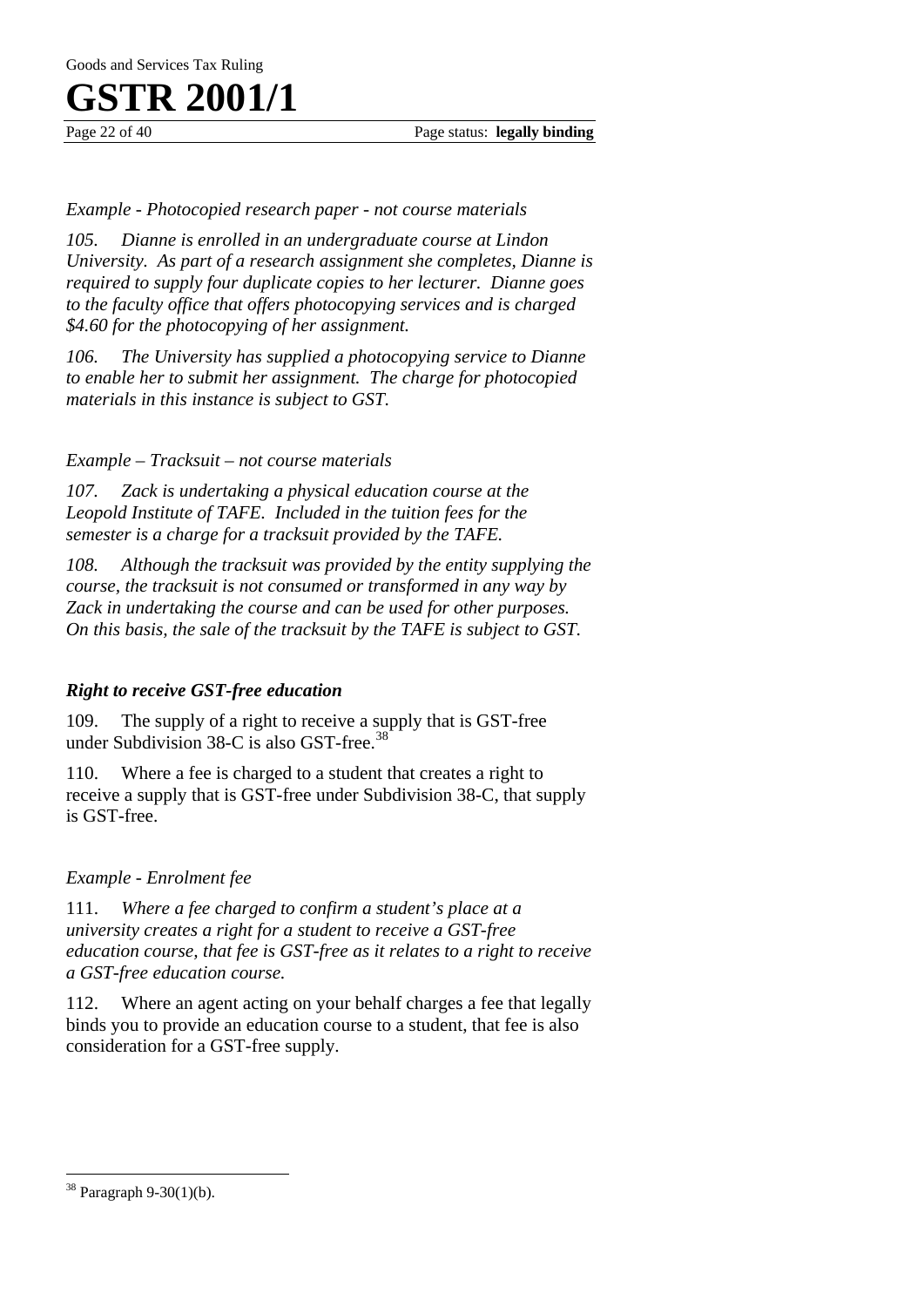Page status: **legally binding** Page 23 of 40

113. Where you charge a fee that merely creates a right to be considered for a position in a higher education institution and it does not guarantee entry to a tertiary, Masters or a Doctoral course, that charge is not consideration for a supply of a right to receive a GST-free course and is subject to GST. Such rights include putting a student's name on a waiting list or considering an application for a position in a course.

#### *Example – Application fees*

*114. The Lincoln Admission Centre (LAC) has been established to facilitate the enrolment of students at various tertiary institutions. LAC charges each student an application fee to process the student's enrolment application. The LAC is a separate entity to the tertiary institutions.* 

*115. The application fee charged to students does not create a right for the student to receive a GST-free education course, as it does not guarantee the applicant a position in a tertiary institution. The fees charged by LAC are non-refundable and are subject to GST. As LAC is not the provider of the course, any services provided by them are not administrative services for the purposes of paragraph 38-85(b).* 

#### **Supplies that are not GST-free**

116. The following supplies are not GST-free under Subdivision 38-C:

- a supply of membership of a student organisation;  $39$
- a supply by way of a sale, lease or hire of goods other than course materials.<sup>[40](#page-23-1)</sup> (See paragraph 82 for the definition of course materials);
- a supply of any food as part of an excursion or field trip: $\overline{1}$
- a supply of accommodation as part of the excursion or field trip; $42$
- a supply of accommodation to tertiary students; or
- a supply of food as part of accommodation provided to tertiary students.<sup>[43](#page-23-4)</sup>

Each of these supplies is explained in the paragraphs below.

1

<sup>39</sup> Paragraph 38-100(b).

<span id="page-23-1"></span><span id="page-23-0"></span><sup>40</sup> Paragraph 38-100(a).

<span id="page-23-2"></span> $41$  Paragraph 38-90(2)(b).

<span id="page-23-3"></span> $42$  Paragraph 38-90(2)(a).

<span id="page-23-4"></span> $43$  Subsection 38-105(4).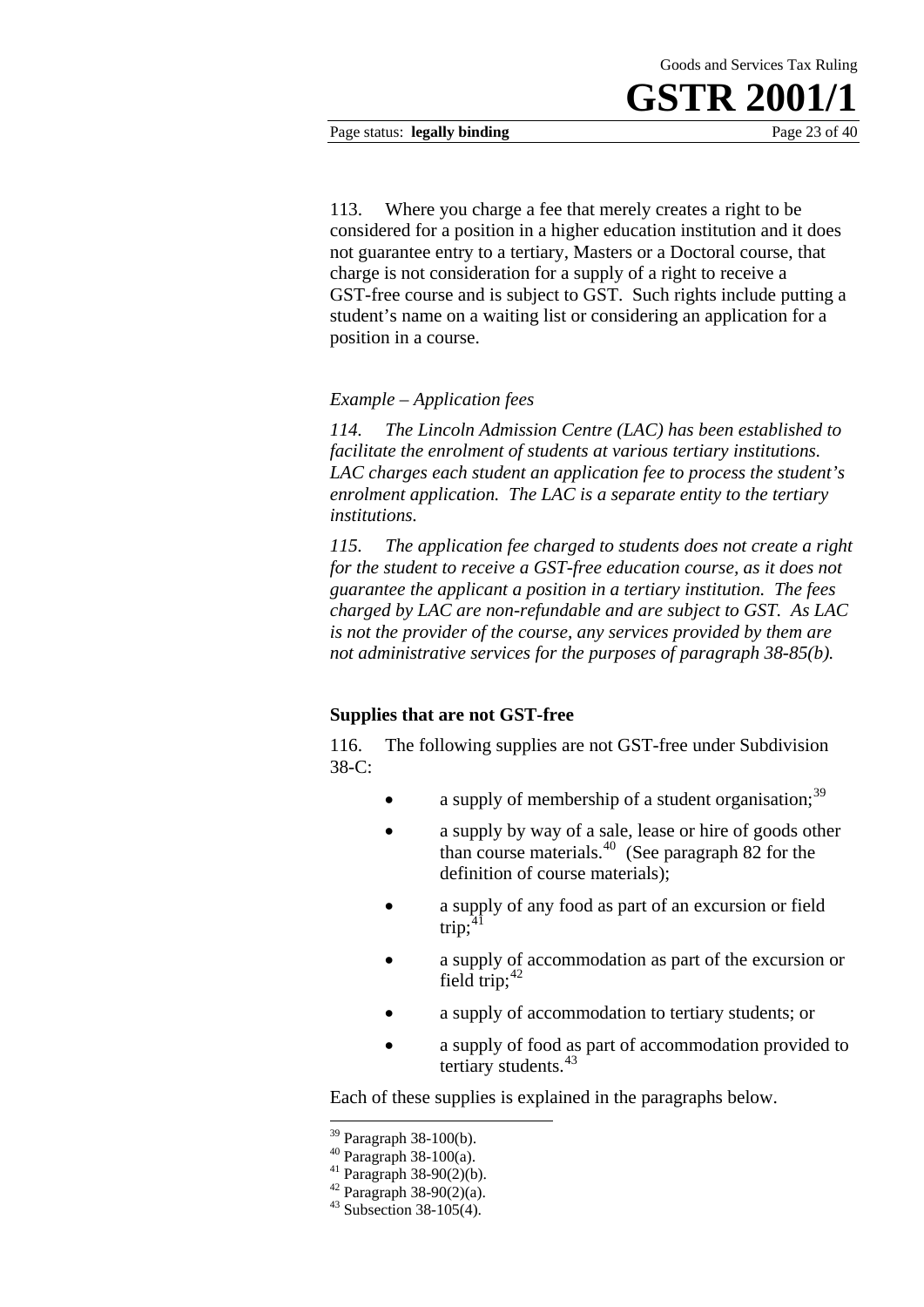

Page 24 of 40 Page status: **legally binding**

#### *Membership of a student organisation*

117. A supply of membership of a student organisation will be subject to  $GST.<sup>44</sup>$ 

118. Student organisation is not defined in the Act. However, the *Higher Education Funding Act 1988* provides some guidance as to the meaning of a student organisation.

119. A student organisation means an organisation that has as one of its objects or purposes the furthering of the interests generally of students at an institution and that is:

- (a) a financial corporation or trading corporation within the meaning of paragraph 51(xx) of the Constitution; or
- (b) an incorporated body or an unincorporated body of any other kind.

120. Examples of student organisations are student unions, student bodies and associations such as the student representative councils and student sports associations.

*Example – Newfoundland University Sports Association and its affiliated clubs* 

*121. The Sports Association is an affiliate of the Union that is a body incorporated under the Newfoundland University Act. The Association is incorporated in its own right and has its own board of management. The affiliated clubs charge an annual membership fee to students who join during orientation week.* 

*122. Granting a student membership of a club constitutes a supply under paragraph 9-10(2)(e). If the club is registered for GST, the fee charged for membership is a taxable supply and the club is required to account for GST.* 

#### *Supply by way of sale, lease or hire of goods other than course materials*

123. Where you charge students for goods and services that are not part of the supply of the education course, those charges are subject to GST.

 $\overline{a}$ 

<span id="page-24-0"></span><sup>44</sup> Paragraph 38-100(b).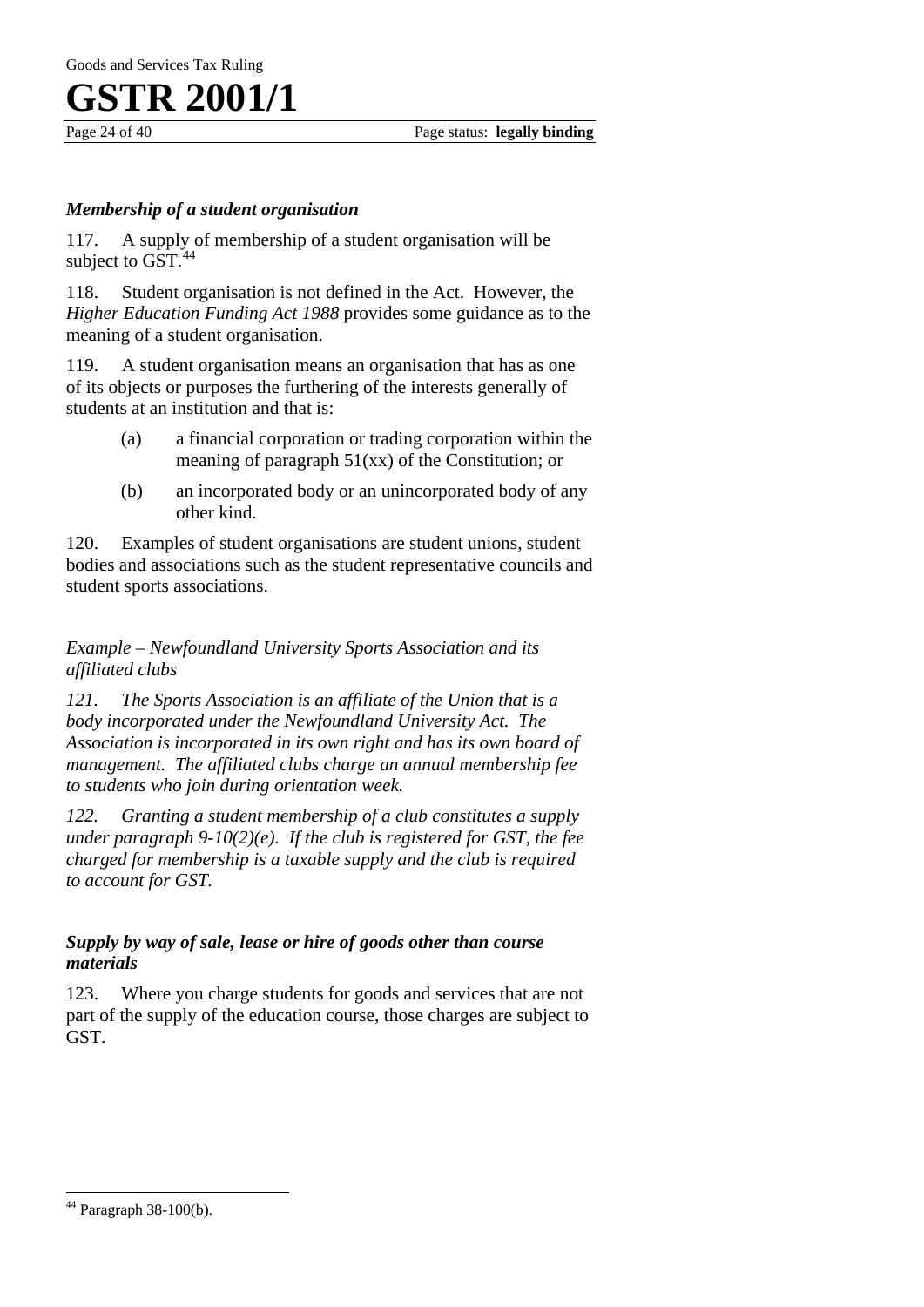#### Page status: **legally binding** Page 25 of 40

124. A supply of goods (other than course materials) is subject to GST if it fulfils the requirements in section 9-5 of a taxable supply. A supply of goods, other than course materials, by way of a sale, lease or hire to students is subject to GST.<sup>[45](#page-25-0)</sup>

#### *Supply by way of sale*

125. A sale occurs when the transaction involves an act of selling or transfer of property for money, credit or non-monetary consideration to a student undertaking an education course.

#### *Example – Sale of tools*

126. *Students undertaking a short course in Mechanics at Ascot TAFE are required to purchase tools to facilitate various mechanical operations required for workshops held twice a week. The tools can be purchased from the bookshop at the TAFE at a discount. The supply of tools by the TAFE is a taxable supply and is subject to GST.*

#### *Supply by way of hire*

1

127. Where you supply anything to a student that does not satisfy the definition of course materials and the supply is in the nature of hire, then the supply will be subject to GST.

128. The supply you make is in the nature of hire when a student pays you a fee to have temporary, but exclusive use of the goods you supply. It does not matter whether the charge is separate or embedded in another fee or charge.

#### *Example – Hire of musical instruments*

129. *Jessica is enrolled in a Bachelor of Education course. In second year she chooses to study an elective called 'Music fundamentals' that will enable her to teach music at primary school level. The elective includes practical activities involving a range of instruments. The University agrees to provide Jessica with the use of the instruments for a fee. Jessica uses the instrument in class and is also able to take the instrument home to practise during the semester in which she is studying this elective. The fee charged by the University constitutes a supply by way of hire and is subject to GST.*

<span id="page-25-0"></span> $45$  Paragraph 38-100(a). It should be noted that these provisions apply to the tertiary sector. The provisions of section 38-97 only apply to the lease or hire of curriculum related goods to students undertaking pre-school, primary and secondary courses.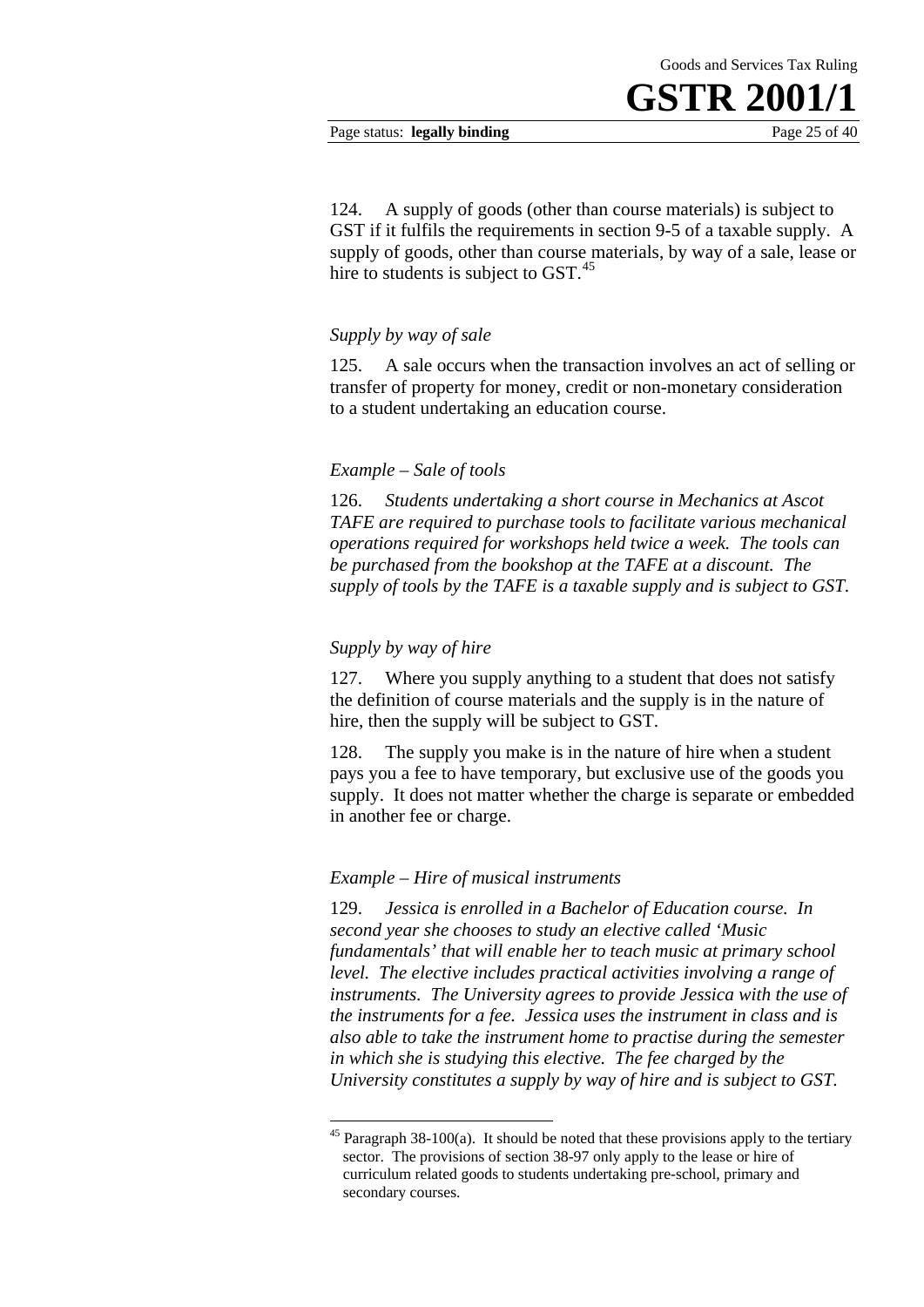Page 26 of 40 Page status: **legally binding** 

130. Where you provide facilities to students for use on your premises or occasional borrowing, with no element of exclusive use, this is not in the nature of a hire.

#### *Example – Supply of books*

*131. Ian, a final year medical student at Spring University, is required to complete a paper discussing human anatomy. As the deadline for his paper approaches he borrows two books from the library to assist him with his research. The books are supplied to Ian for no consideration in accordance with the normal borrowing rules of the library and must be returned after two weeks. Ian is making use of the University's facilities and this arrangement is not in the nature of a hire.* 

*132. At the same time Ian arranges to hire another textbook for the remainder of the academic year. The Library charges him a fee to have exclusive use of the book for seven months. This arrangement is in the nature of a hire and is subject to GST.* 

#### *Supply by way of lease*

133. Similarly, where you lease property to a student, the fee you charge will include GST.

134. Goods are leased when a contract is entered into that transfers the property from the educational institution to the student for a definite period in return for periodical payments.

#### *Example – Lease of lap top computer*

*135. Amber needs a lap top computer to assist her with her studies. Amber does not want to buy a computer, instead she decides to lease a computer from the institution at which she is studying. The contract she signs grants her exclusive use of a computer for a period of one year. Amber is required to make monthly payments to the institution as part of the lease agreement. The fee charged by the institution is subject to GST.* 

#### *Supply of an excursion or field trip*

136. You make a supply of an excursion or field trip where you coordinate the various elements for the recipients of the supply. These elements may include entry fees, charges for equipment and activities, transport costs, food and accommodation.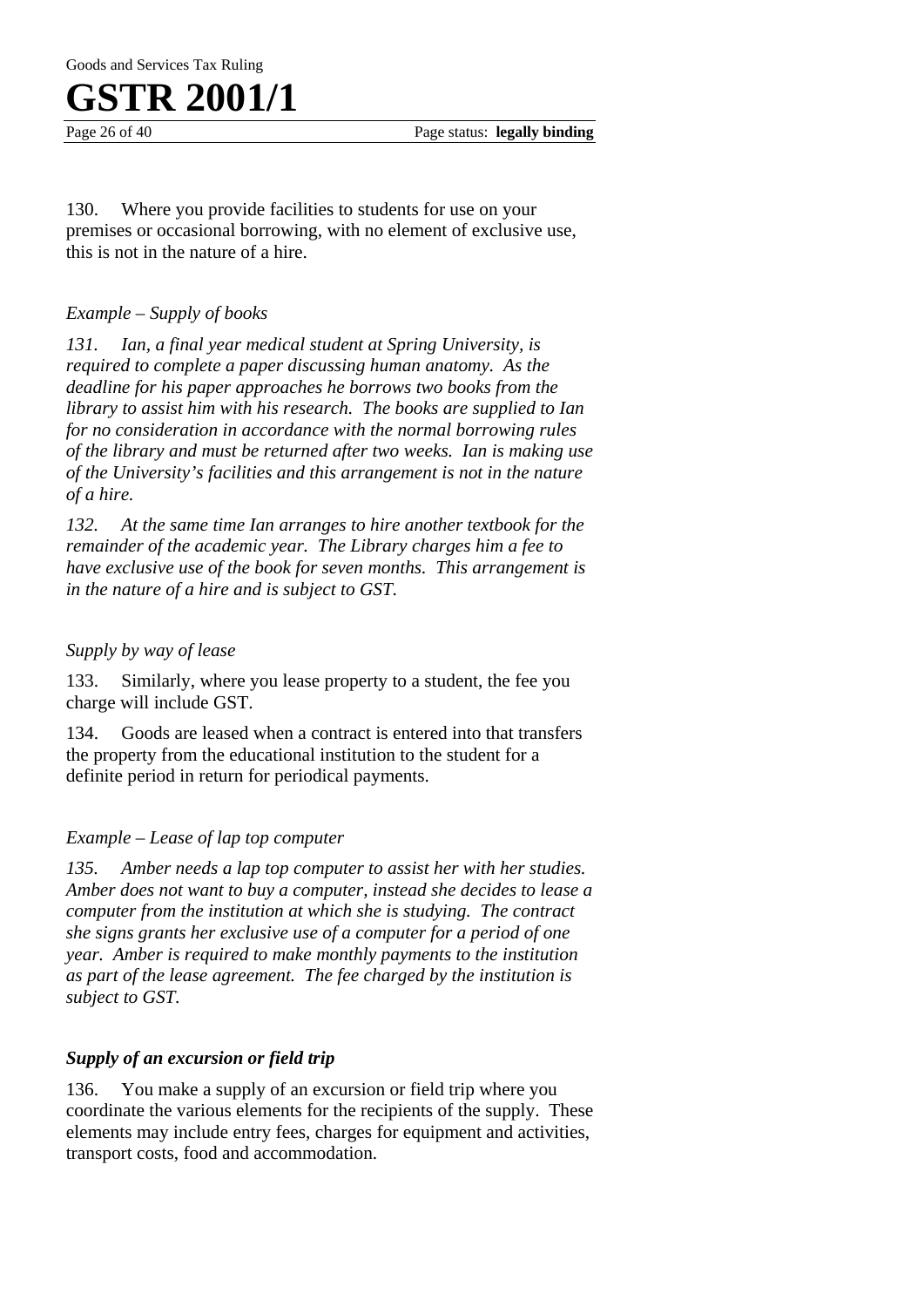#### Page status: **legally binding** Page 27 of 40

137. If the excursion or field trip you supply to a student is directly related to your curriculum, and it is not predominantly recreational in nature, the supply is GST-free, except for any food or accommodation supplied.<sup>[46](#page-27-0)</sup>

138. 'Predominantly' is not defined in the GST legislation and takes on its ordinary meaning. The Macquarie Dictionary<sup> $47$ </sup> defines predominantly to mean '*to be the stronger or leading element, to be more noticeable or imposing than something else, to dominate or prevail over'.*

139. To determine whether an excursion or field trip is predominantly recreational, all the relevant factors relating to the activities in the excursion or field trip must be considered. For instance, the time, cost or purpose of the excursion or field trip would be relevant in determining whether the activities are predominantly recreational.

#### *Example – Excursion that is predominantly recreational*

*140. Students who are studying automotive mechanics at Patterson TAFE go on an excursion to a car-racing event. The students are charged \$60 each to cover the cost of the excursion. On their arrival at the race venue the students spend an hour in the pits with the pit crews observing and learning about techniques that are used on high performance vehicles. They spend the next four hours watching the car racing before returning to the TAFE. As this trip is predominantly recreational the TAFE is required to account for GST on the supply of the trip.* 

141. Where you engage a third party to provide all or a part of an excursion or field trip and the third party is registered for GST, its charge to you will include GST. You will be entitled to input tax credits in respect of the amount of GST paid. The subsequent supply to the student by you is GST-free if it is:

- directly related to the curriculum; and
- not predominantly recreational; and
- not a supply of food and/or accommodation.

1

<span id="page-27-0"></span> $46$  Paragraph 38-90(2)(a) and paragraph 38-90(2)(b).

<span id="page-27-1"></span> $47$  Macquarie Dictionary 1997  $3<sup>rd</sup>$  Edition Sydney.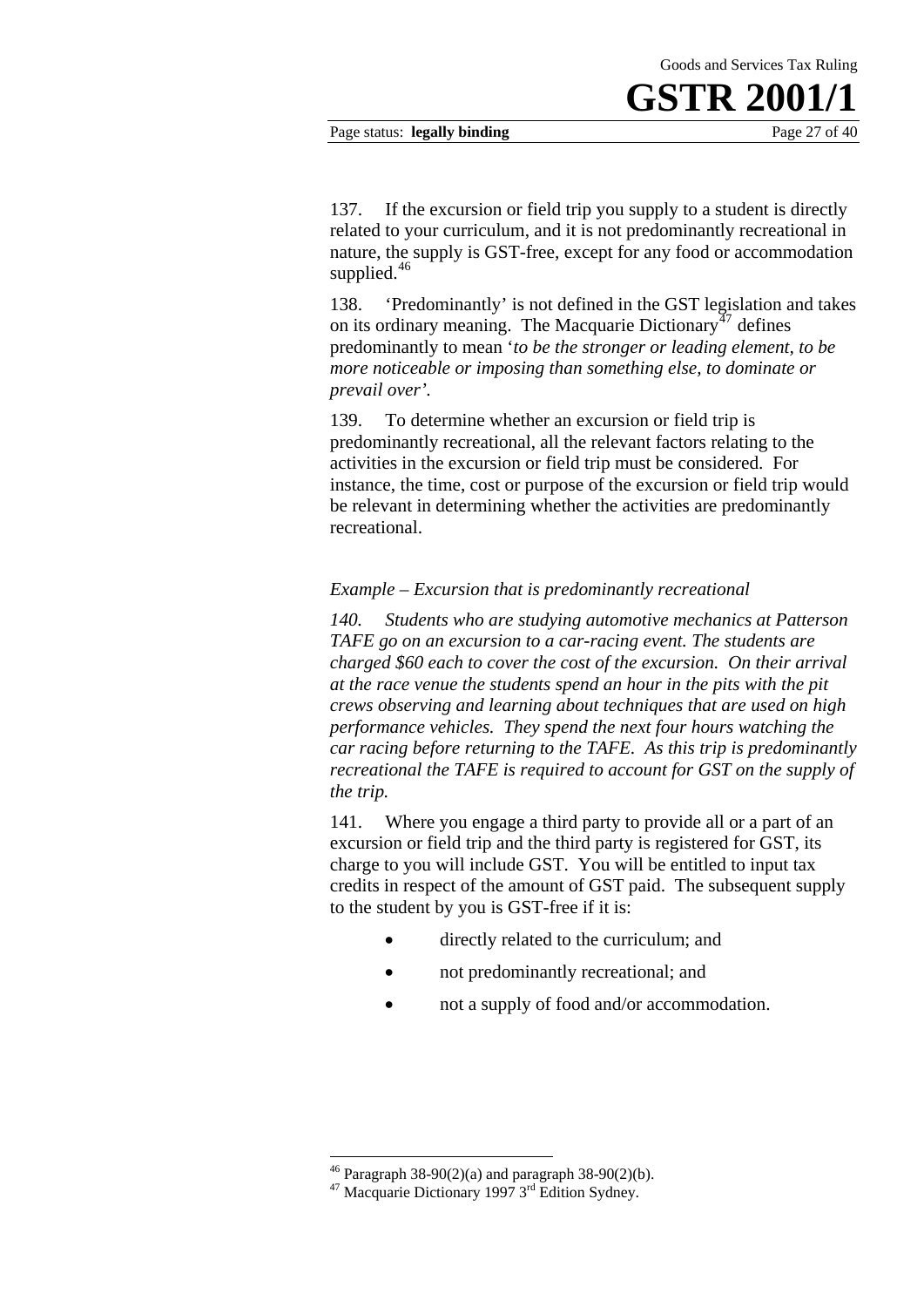Goods and Services Tax Ruling



Page 28 of 40 Page status: **legally binding**

142. Only you as the provider of the course can supply a GST-free excursion or field trip. It is difficult for a third party to decide whether an activity is directly related to your curriculum or predominantly recreational. Consequently where a third party supplies any part of an excursion or field trip directly to students and/or staff, this supply is a taxable supply.

#### *Supply of food as part of an excursion or field trip*

143. Any supply of food as part of the excursion, whether supplied by the supplier of the course or by another supplier, is not GST-free under Subdivision 38-C. It is subject to the GST rules relating to food that are contained in Subdivision 38-A.<sup>[48](#page-28-0)</sup>

#### *Supply of accommodation as part of an excursion or field trip*

144. Any supply of accommodation as part of the excursion, whether supplied by the supplier of the course or another supplier, is not GST-free under Subdivision 38-C.<sup>[49](#page-28-1)</sup>

145. If food and accommodation are included in a single charge for an excursion or field trip, the charge must be apportioned in accordance with section 9-80. Refer to paragraph 44 that discusses the GST treatment of mixed supplies.

#### *Accommodation provided to tertiary students*

146. Students undertaking tertiary courses may choose to stay in university colleges and halls, university-sponsored flats, hostels or off campus residential rental accommodation.

147. This Ruling deals with the GST implications of accommodation provided to students staying at university colleges and halls or university sponsored flats. Student accommodation is a term that is defined in section 38-105. However, this definition relates specifically to a supply of student accommodation to students undertaking a primary course, a secondary course or a special education course and has no relevance to a supply of accommodation to a student who is undertaking a tertiary course.

 $\overline{a}$ 

<span id="page-28-0"></span><sup>48</sup> Paragraph 38-90(2)(b).

<span id="page-28-1"></span><sup>&</sup>lt;sup>49</sup> Paragraph 38-90(2)(a) provides that a supply of accommodation as part of an excursion or field trip undertaken by a student enrolled in a tertiary course, Masters or Doctoral course, tertiary residential college course or a professional or trade must be treated differently from a similar supply to a student undertaking a pre-school course, primary school course or secondary course.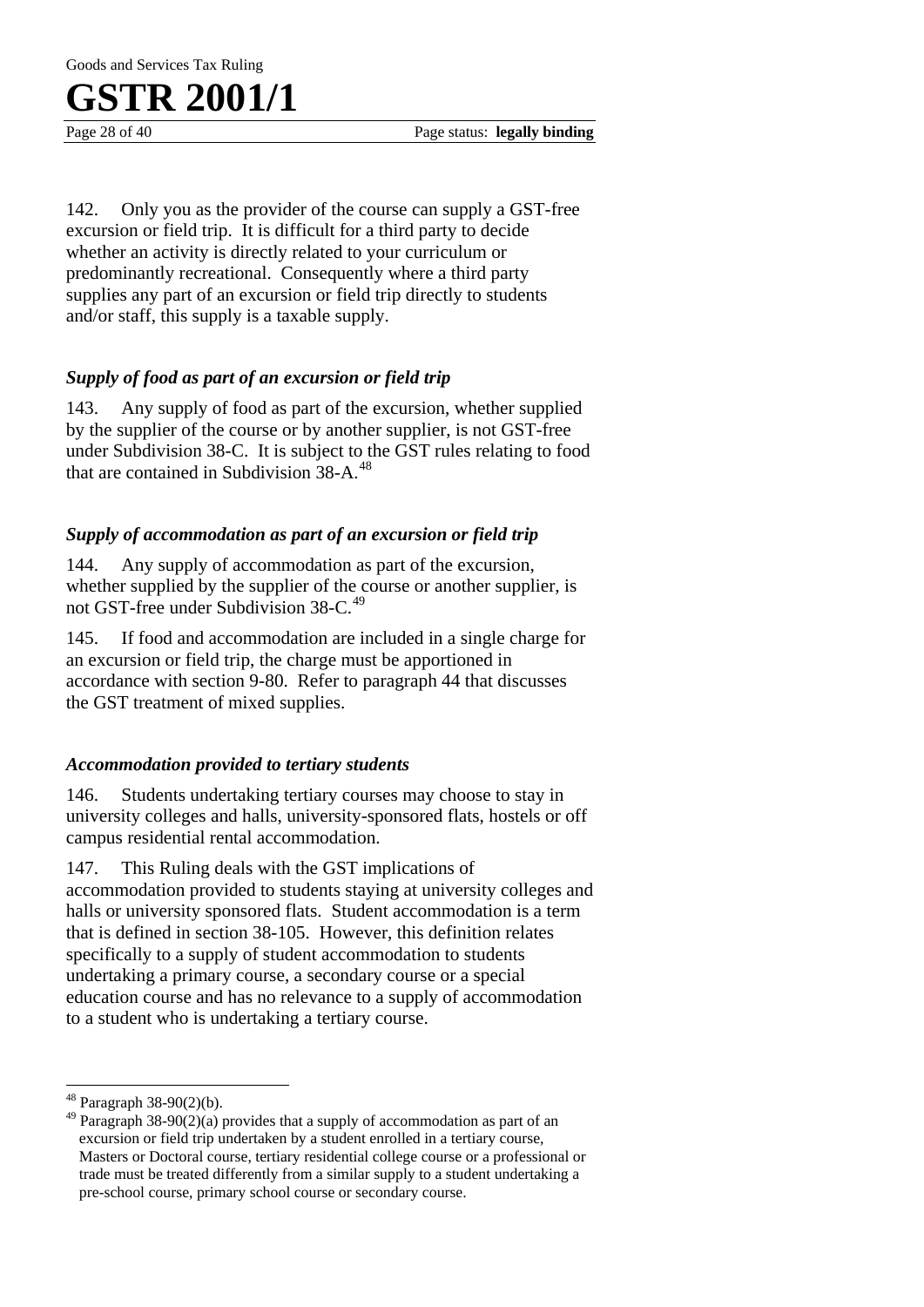#### Page status: **legally binding** Page 29 of 40

148. A supply of accommodation to tertiary students provided at university colleges and halls or university sponsored flats is a supply of non-commercial residential accommodation, because it is specifically excluded from the definition of commercial residential premises.

149. Section 195-1 states that the definition of commercial residential premises does not include premises to the extent that they are used to provide accommodation to students in connection with an education institution that is not a school.

#### *Determining whether a supply is 'in connection with an education institution that is not a school'*

150. Some of the factors to be considered in determining whether a supply is in connection with an education institution that is not a school include:

- Whether the education institution has any input in the running of the accommodation facility including the setting of rental charges and determining the relationship between the supplier of the accommodation and the occupier. The input may be made through a third party.
- Whether there is any specific or implied requirement that preference must be given to students of the education institution.
- Whether the housing facility is constructed on land owned by the education institution.
- Whether the land has been acquired or utilised by the education institution for the purpose of entering into agreements for the construction and running of the housing facility.
- Whether the facility is in fact to be occupied by students of the education institution during the academic year or at other times.
- Whether the education institution has any interest in the entity that is providing the accommodation. The interest may not always be directly reflected.
- How the housing facility is marketed.
- The identity of the operator and the nature of their business (is their business the supply of accommodation to students).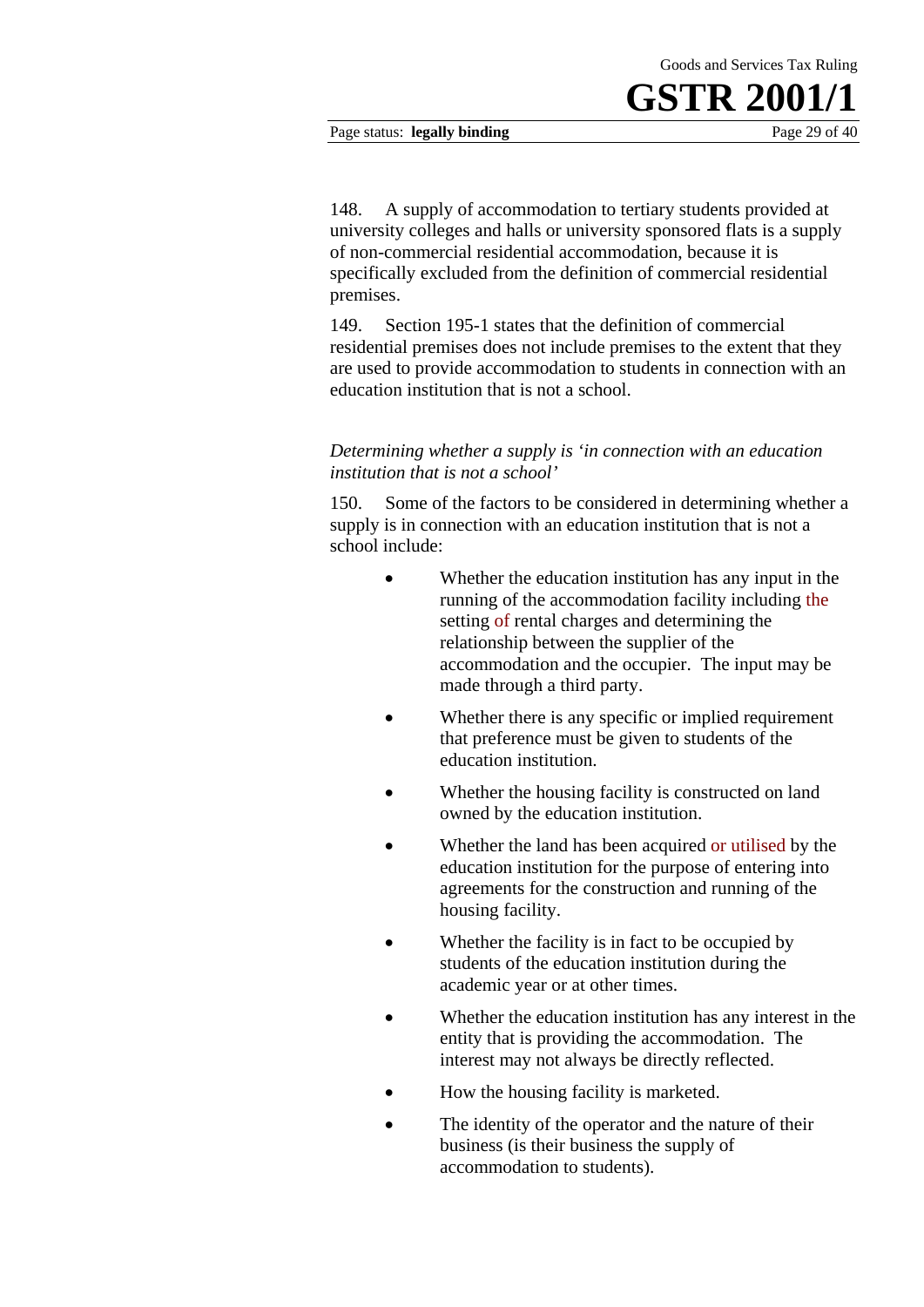Page 30 of 40 Page status: **legally binding**

- The intention of the education institution in entering into any arrangements and any relevant agreements relating to the housing facility.
- Whether the provision of the facility reflects an education institution's charter or other governing instruments.

151. A decision should not be based on any of these factors on its own. They must be considered together, along with any other factors relevant to the particular case. Written agreements are also relevant in deciding the question at issue, as are the full actions and intentions of all of the parties concerned.

*Accommodation provided to tertiary students is an input taxed supply* 

152. Therefore accommodation provided to tertiary students is an input taxed supply in accordance with subsection 40-35(1). Subsection 40-35(1) states:

> A supply of premises that is by way of lease, hire or licence (including a renewal or extension of a lease, hire or licence) is input taxed if:

- (a) the supply is of residential premises (other than commercial residential premises); or
- (b) the supply is of commercial accommodation and Division 87 (which is about long-term accommodation in commercial premises) would apply to the supply but for a choice made by the supplier under section 87-25.

153. Accordingly, no GST will be payable on the supply of accommodation provided to tertiary students and you will not be entitled to input tax credits for any acquisitions that relate to the supply.

154. Where accommodation is provided to a tertiary student for the duration of his/her course all of that accommodation will be treated as being accommodation provided to a student in connection with an education institution that is not a school. This includes accommodation that is supplied between semesters or academic years, provided the student is a continuing student.

155. Where the right to occupy premises includes any of the following:

- cleaning and maintenance;
- electricity, gas, air conditioning or heating; or
- access to a telephone line or data port,

the supply of these services will be input taxed regardless of whether the students are charged separately for these services.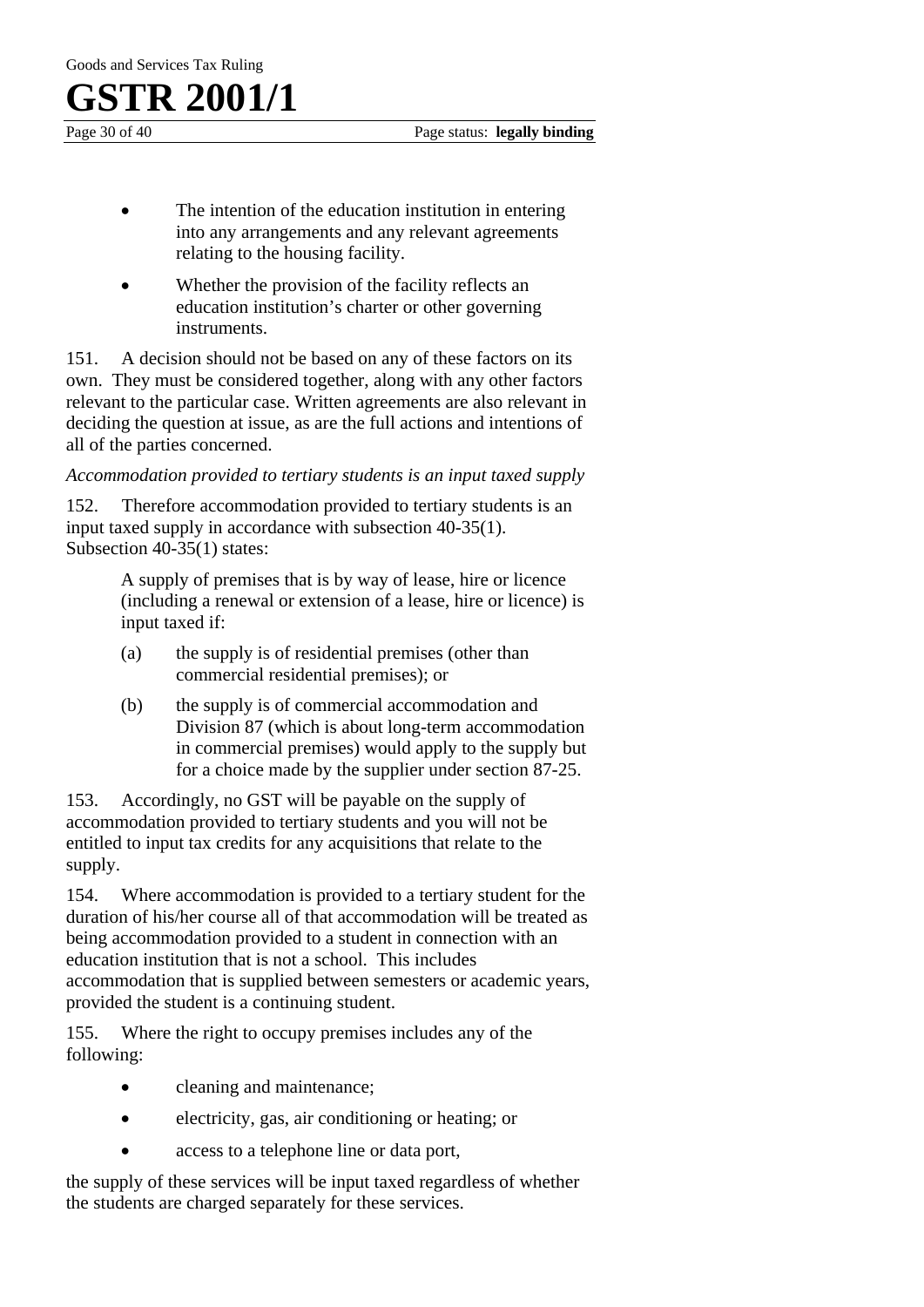Page status: **legally binding** Page 31 of 40

156. However, charges for telephone calls, connections with an Internet Service Provider and Internet use are not considered to fall into the categories listed at paragraph 155. Charges made for these services are taxable.

157. If accommodation, that is usually provided to tertiary students, is made available to a person who is not a student, the accommodation will not be treated as accommodation in connection with an education institution that is not a school. This accommodation will be treated as short term or long term residential accommodation<sup>[50](#page-31-0)</sup> if it satisfies the definition of a hotel, motel, inn, hostel or boarding house. $51$ 

#### *Application of Subdivision 38-G (Non-commercial activities of charitable institutions etc.) to accommodation provided to tertiary students.*

158. Section 38-250 applies when a supply is made for nominal consideration. In determining whether the supply of  $\alpha$  accommodation<sup>[52](#page-31-2)</sup> provided to tertiary students will be GST-free in accordance with section 38-250, the following requirements must be satisfied:

- you must be a charitable institution, a trustee of a charitable fund, a gift-deductible entity or a government school; and
- consideration that is less than 75% of the GST inclusive • accommodation provided by you must be supplied for market value of the supply; or
- consideration that is less than 75% of the cost to you of providing the accommodation. accommodation provided by you must be supplied for

<sup>1</sup> <sup>50</sup> Division 87 discusses long-term residential accommodation in commercial

<span id="page-31-0"></span>residential premises. 51 Refer to Goods and Services Tax Ruling GSTR 2000/20 on commercial

<span id="page-31-2"></span><span id="page-31-1"></span>residential premises. 52 For the purpose of applying section 38-250 a supply of accommodation provided to a tertiary student is taken to include the services at paragraph 155. A supply of accommodation provided to a tertiary student may include a supply of food, for example catered colleges. However, for the purposes of applying section 38-250, the accommodation and the food are to be treated as separate supplies. Refer to paragraph 166.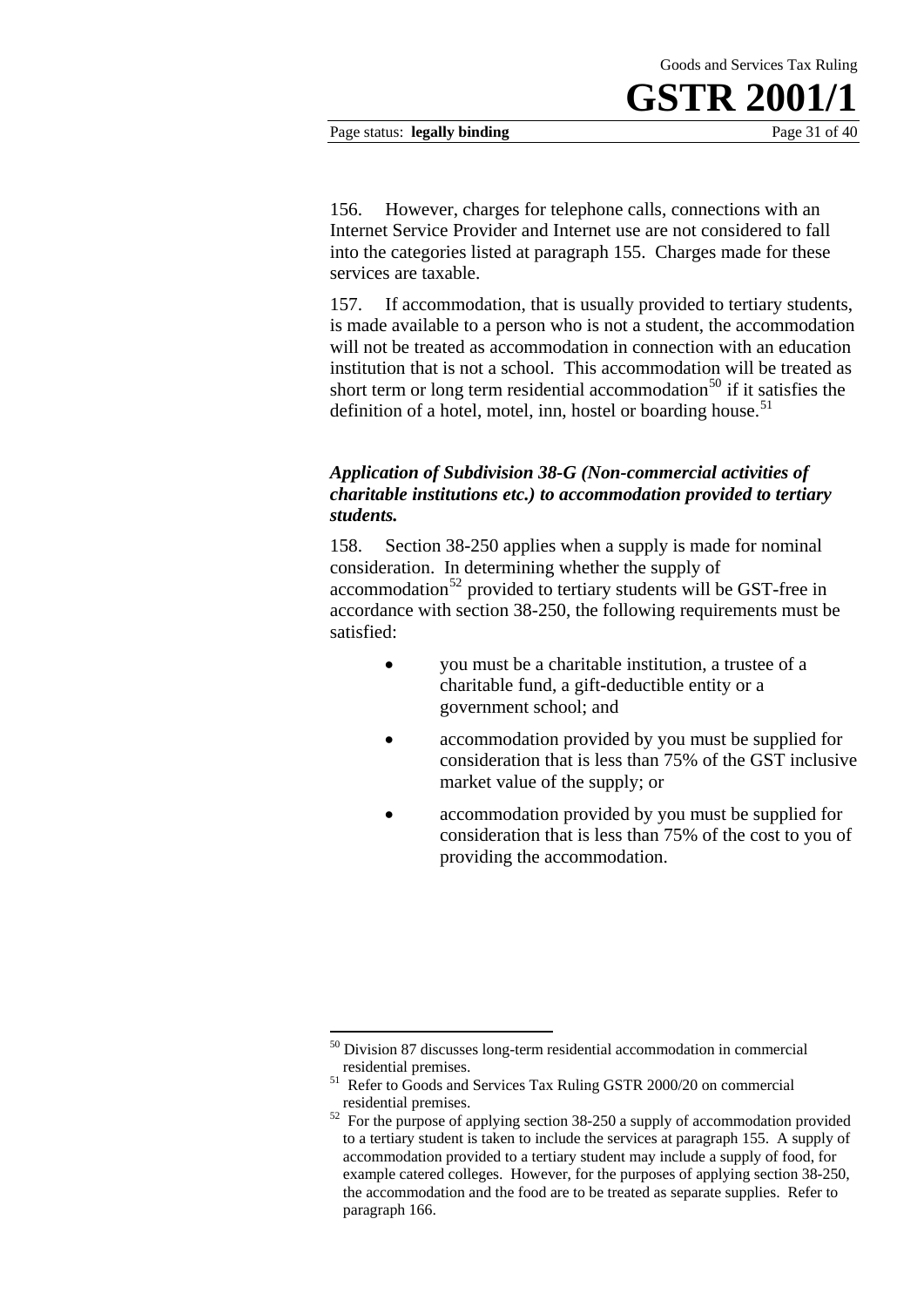Page 32 of 40 Page status: **legally binding**

#### *First requirement*

159. Whether you are a charitable institution, a charitable fund, a gift deductible entity or a government school will depend on the nature and activities of your entity. It is not the intention of this Ruling to discuss which entities are eligible to receive charitable status. Further guidance is provided in the 'Charity Pack'.<sup>[53](#page-32-0)</sup>

#### *Second requirement*

160. The accommodation provided by you must be provided at a non-commercial rate, that is, it has to be:

- less than 75% of the GST inclusive market value of the supply; or
- less than 75% of the cost to you of providing the accommodation.

161. In establishing a market value for accommodation, assistance is provided in the 'Market Value Guidelines'.[54](#page-32-1) This document provides guidance in establishing market values for the purpose of section 38-250.

162. In establishing the cost of providing accommodation, only costs incurred in providing the accommodation can be included. This would not include imputed costs for things like labour, donations and rent where the organisation has not actually provided any consideration or incurred any real costs.

163. Where depreciable assets form part of the cost of supplying accommodation, the organisation should use the depreciation amount for the asset rather than the whole cost of the asset. This is to ensure that the cost of the entire item is not attributed to the first supply of the accommodation with no ability to attribute the cost of the asset to subsequent supplies.

164. Where you satisfy the requirement at paragraph 159 and either of the two tests specified at paragraph 160, the supply of accommodation provided to tertiary students will be GST-free under section 38-250.

 $\overline{a}$ 53 The 'Charity Pack' can be downloaded from our website [www.ato.gov.au](http://www.ato.gov.au/) (under

<span id="page-32-1"></span><span id="page-32-0"></span>Booklets and publications). 54 The 'Market Value Guidelines' can be downloaded from our website [www.ato.gov.au](http://www.ato.gov.au/) (under For Non-Profit Organisations, Committees and Forums, Charities Consultative Committee, Charities Consultative Committee Resolved Issues Document, Non-Commercial Activities of Charities, Part 3 - Cost of Supply and Market Value Tests).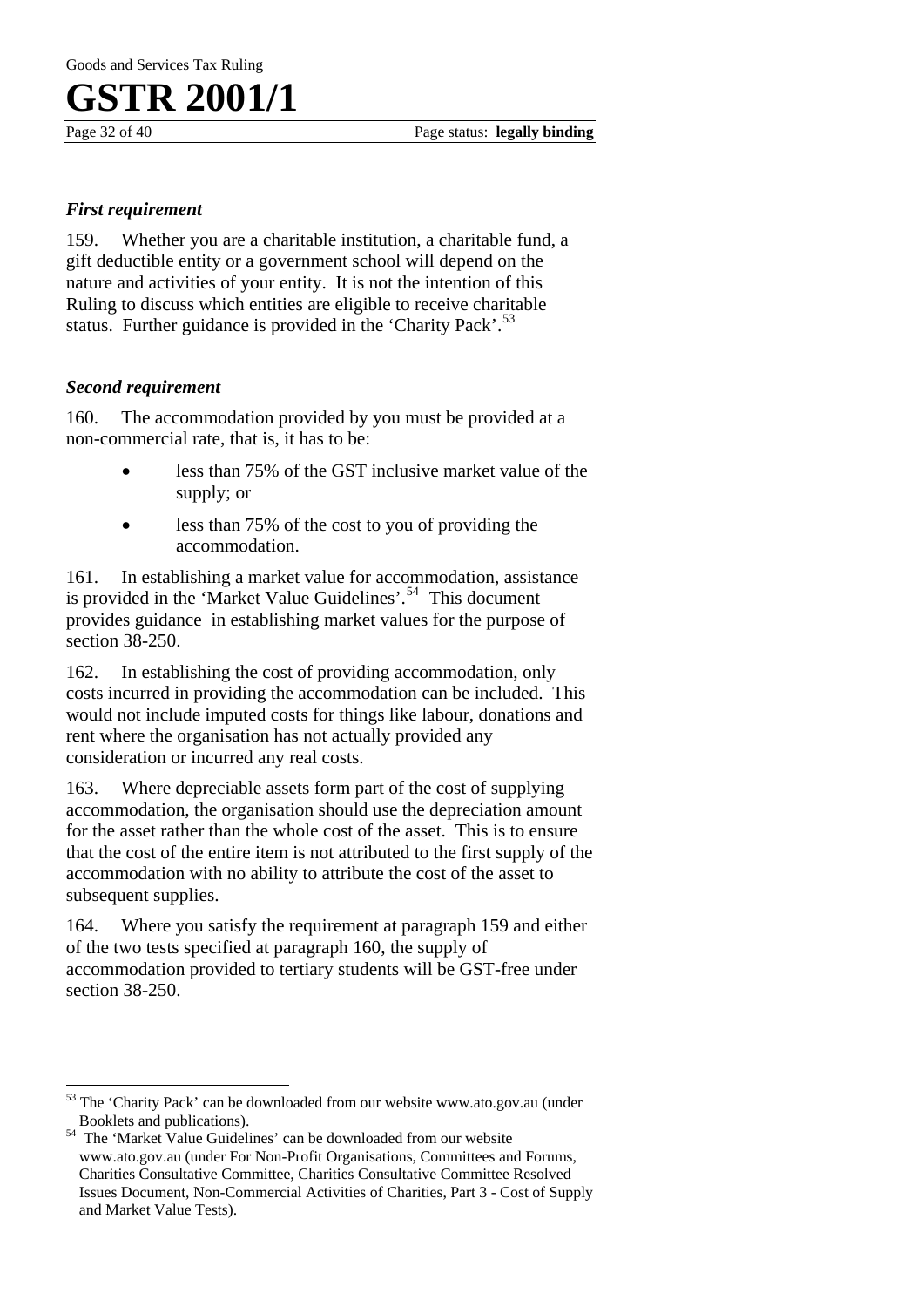Page status: **legally binding** Page 33 of 40

#### *Supply of food as part of accommodation provided to tertiary students*

165. Where you supply food to students staying at accommodation provided to tertiary students, the supply is subject to the GST rules relating to food that are contained in Subdivision 38-A.

166. If you charge students an all-inclusive residential fee that includes food and accommodation, section 9-80 requires that the charge be apportioned between GST-free, input taxed supplies and taxable supplies. You are required to identify the fee charged for each of the supplies for the purpose of determining the GST on the taxable component.

167. The Commissioner will accept an apportionment on a reasonable basis between the cost of the accommodation, the supply of the food and any other incidental supplies. The basis chosen by you should be applied consistently and appropriate records retained. For example you may analyse historical data to determine the proportions that apply to the various supplies. If these proportions do not vary significantly from year to year the Commissioner will accept that this method forms a reasonable basis by which you may determine your GST liabilities.

#### *Application of Subdivision 38-G (Non-commercial activities of charitable institutions etc.) to a supply of food as part of accommodation provided to tertiary students.*

168. Section 38-250 applies when a supply is made for nominal consideration. In determining whether the supply of food as part of accommodation provided to tertiary students will be GST-free in accordance with section 38-250, the following requirements must be satisfied:

- you must be a charitable institution, a trustee of a charitable fund, a gift-deductible entity or a government school; and
- food provided by you must be supplied for consideration that is less than 50% of the GST inclusive market value of the supply; or
- food provided by you must be supplied for consideration that is less than 75% of the consideration you provided, or were liable to provide, for acquiring the food supplied.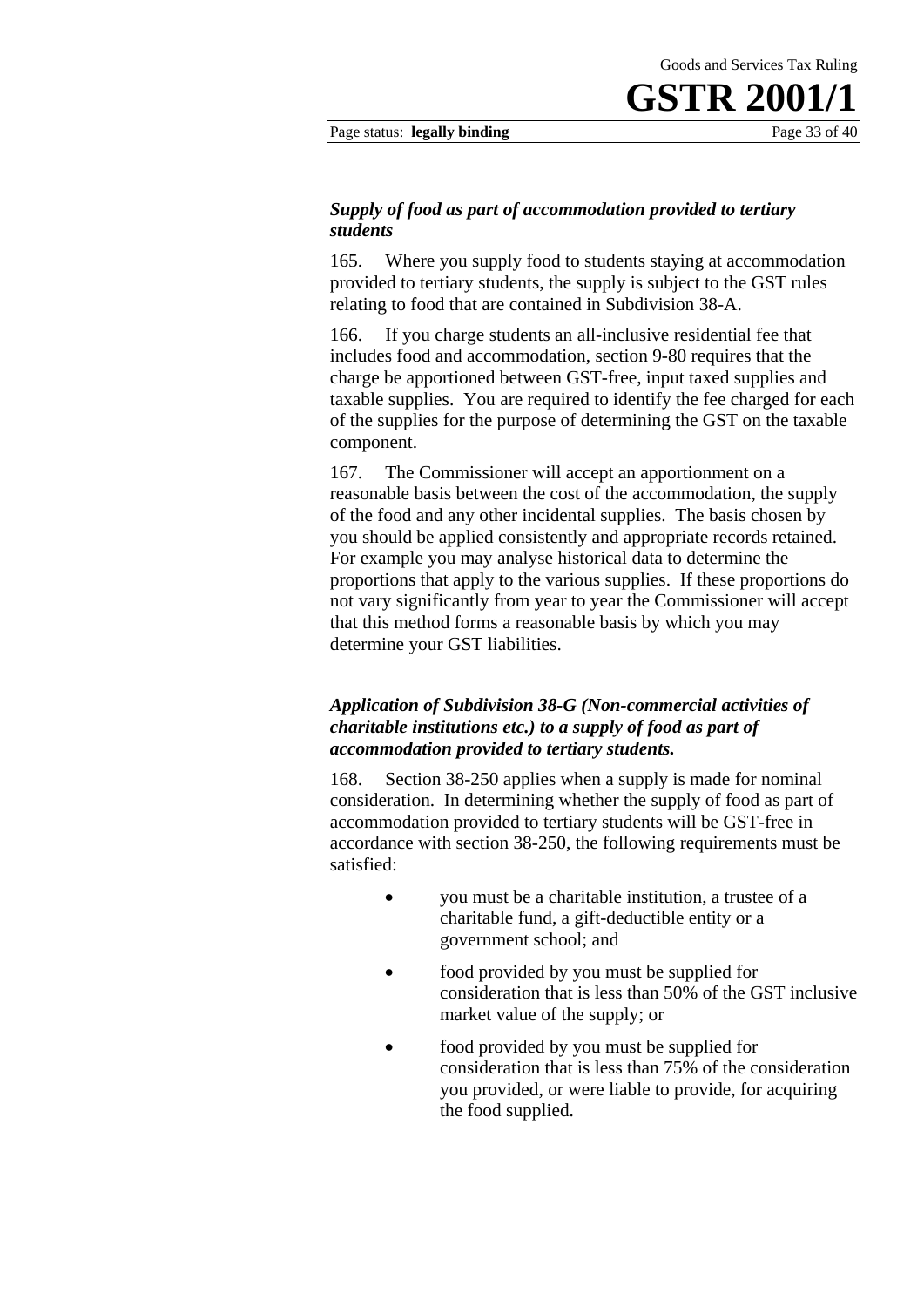Page 34 of 40 Page status: **legally binding**

#### *First requirement*

169. Whether you are a charitable institution, a charitable fund, a gift deductible entity or a government school will depend on the nature and activities of your entity. It is not the intention of this Ruling to discuss which entities are eligible to receive charitable status. Further guidance is provided in the 'Charity Pack'.<sup>[55](#page-34-0)</sup>

#### *Second requirement*

 $\overline{a}$ 

170. The food provided by you must be provided at a non-commercial rate, that is, it has to be:

- less than 50% of the GST inclusive market value of the supply; or
- less than 75% of the consideration you provided, or were liable to provide, for acquiring the food supplied.

171. In establishing a market value for food, assistance is provided in the 'Market Value Guidelines'.<sup>[56](#page-34-1)</sup> This document provides guidance in establishing market values for the purpose of section 38-250.

172. In establishing the cost of providing food, only those amounts paid or payable by you may be included in the calculation. This is due to the wording of the second limb of the subsection that states that it is the 'consideration the supplier provided or was liable to provide for acquiring the thing supplied'.

173. The following things cannot be included because they do not involve an actual outlay by you:

- depreciation of assets; and
- imputed costs for things like labour, donations and rent where you have not actually provided any consideration or incurred any real costs.

174. Where you satisfy the requirement at paragraph 169 and either of the two tests specified at paragraph 170, the supply of food as part of accommodation provided to tertiary students will be GST-free under section 38-250.

<span id="page-34-0"></span><sup>55</sup> The 'Charity Pack' can be downloaded from our website [www.ato.gov.au](http://www.ato.gov.au/) (under

<span id="page-34-1"></span>Booklets and publications). 56 The 'Market Value Guidelines' can be downloaded from our website [www.ato.gov.au](http://www.ato.gov.au/) (under For Non-Profit Organisations, Committees and Forums, Charities Consultative Committee, Charities Consultative Committee Resolved Issues Document, Non-Commercial Activities of Charities, Part 3 - Cost of Supply and Market Value Tests).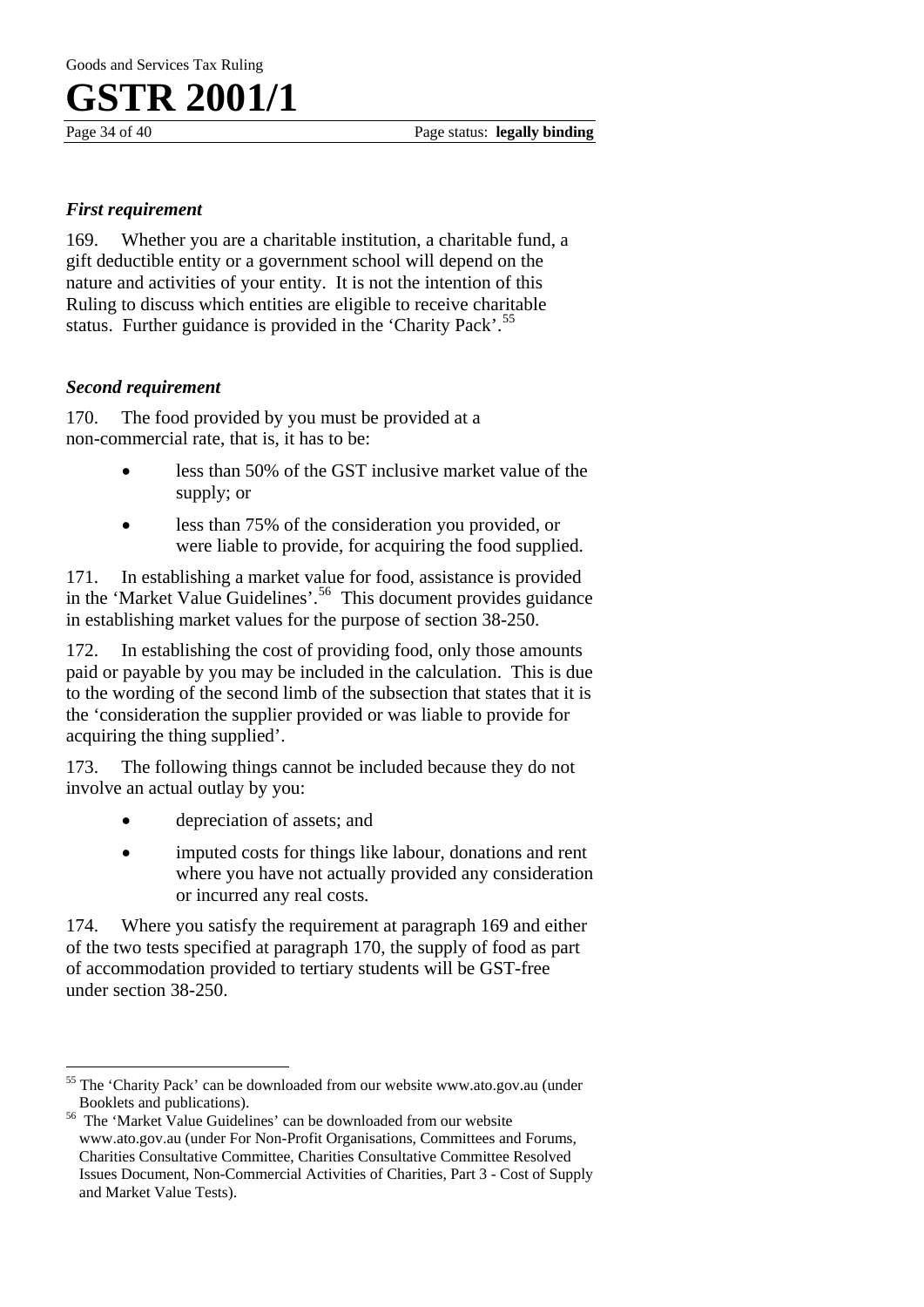Page status: **legally binding** Page 35 of 40

#### **Education courses purchased by employers**

175. The test as to whether GST applies when an employer engages a course provider to deliver an education course to employees is an objective test and would depend on the following criteria:

(a) Terms of engagement

The provider of the course should look at the terms of their engagement and decide whether the engagement is a contract to develop and deliver a customised course or is it a contract to deliver a GST-free course;

(b) The education course

As long as the course retains its accredited status, the supply of the course to the employees at the request of the employer is GST-free.

176. Where the provider modifies the unit or course to suit the needs of the entity, to the point that the course loses its accredited status, the supply of the course will be subject to GST.

#### *Example – Employer-purchased course*

*177. A government department engages ABC Business Writing Consultants to deliver a course titled 'Business Writing for the New Millennium' to their staff. ABC Business Writing Consultants is a registered training organisation and they are registered to deliver a number of vocational education and training programmes that focus on business writing skills.* 

*178. The course delivered by ABC Business Writing Consultants is an accredited course that is covered by the Education Minister's determination. The course is slightly modified to suit the needs of the government agency, but the course retains its accredited status and is not subject to GST.* 

#### *Tax Invoices*

1

179. You must provide a tax invoice for any of the taxable supplies you make within 28 days of being requested by the recipient of the supply. $57$ 

<span id="page-35-1"></span>180. You are required to clearly identify each taxable supply and show the total amount of GST payable when you make a mixed supply consisting of taxable, input taxed and GST-free components.<sup>[58](#page-35-1)</sup>

<span id="page-35-0"></span><sup>57</sup> Refer to Goods and Services Tax Ruling GSTR 2011/D1 on tax invoices.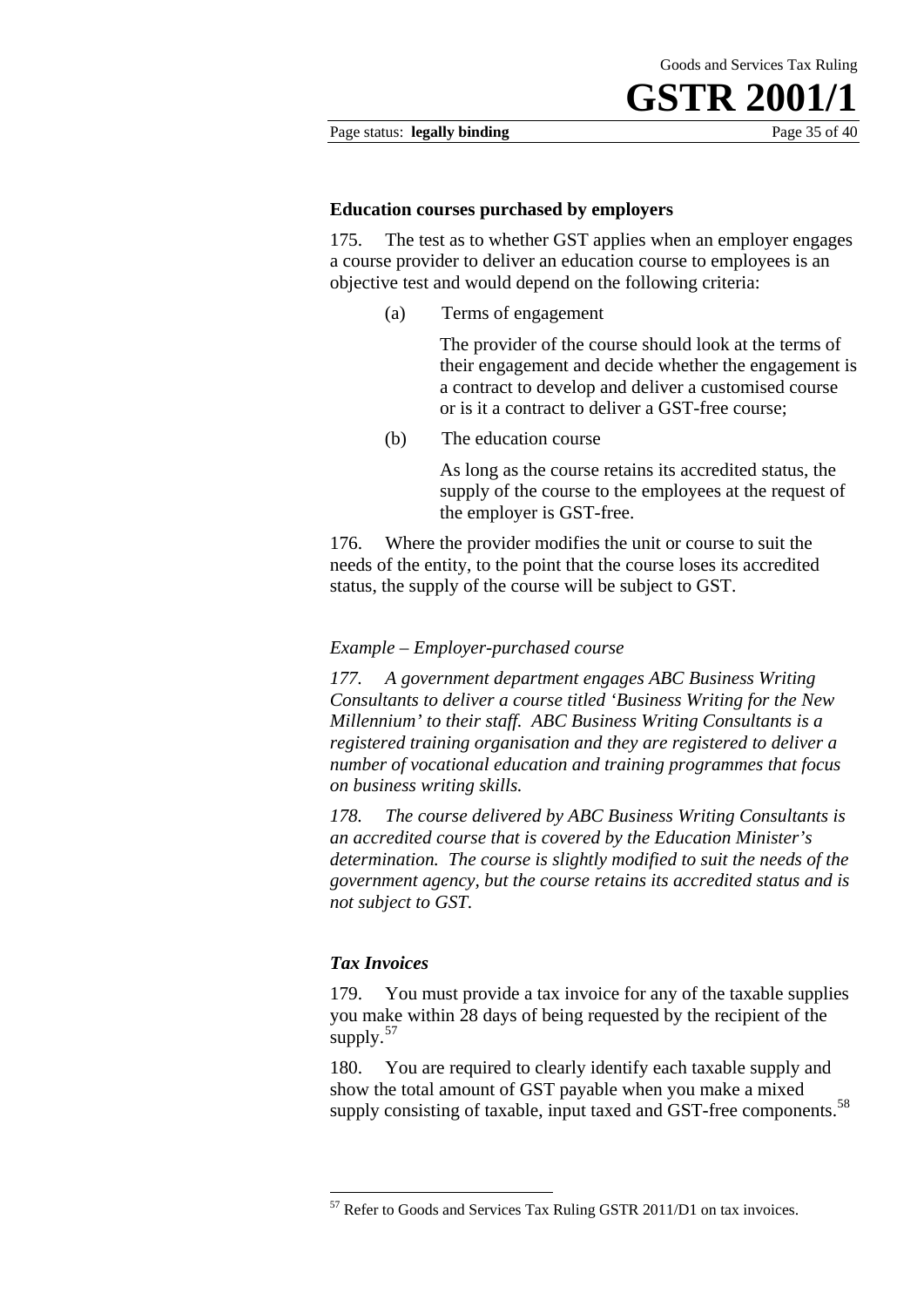Goods and Services Tax Ruling



Page 36 of 40 Page status: **legally binding**

181. An invoice can be generated for a GST-free supply. A supplier may issue a document for a non-taxable supply that is headed with the words 'tax invoice' if the document clearly shows that the supply does not include GST.<sup>[59](#page-36-0)</sup>

#### *Attributing GST payable, input tax credits and adjustments*

182. You will attribute any GST payable on the taxable supplies that you make in accordance with the general attribution rules under section 29-5.

183. Where the acquisition that you make is creditable, you are entitled to an input tax credit for GST payable on the acquisition. As with the attribution of GST on taxable supplies, the tax period to which an input tax credit for the acquisition is to be attributed for GST purposes will be in accordance with the general attribution rules under section 29-10.<sup>[60](#page-36-1)</sup>

### **Detailed contents list**

184. Below is a detailed contents list for this Ruling:

|                                                                                                         | Paragraph |
|---------------------------------------------------------------------------------------------------------|-----------|
| What this Ruling is about                                                                               | 1         |
| Date of effect                                                                                          | 5         |
| Context of this ruling                                                                                  | 6         |
| <b>Ruling and explanations</b>                                                                          | 10        |
| Definition of a tertiary course                                                                         | 12        |
| Requirements specified in paragraph $(a)$ of a<br>'tertiary course' as defined in the Act               | 13        |
| Requirements specified in paragraph $(b)$ of a<br>'tertiary course' of the Act – separate determination | 16        |
| Definition of a Masters or Doctoral course                                                              | 18        |
| Definition of a tertiary residential college course                                                     | 21        |
| Single units                                                                                            | 23        |

58 Subregulation 29-70.01(6) of A New Tax System (Goods and Services Tax) Regulations 1999 – Information that must be contained in a tax invoice (other than a recipient created tax invoice).

<span id="page-36-0"></span><sup>59</sup> Refer to Goods and Services Tax Ruling GSTR 2011/D1 on tax invoices.

<span id="page-36-1"></span><sup>60</sup> Refer to Goods and Services Tax Ruling GSTR 2000/29 on attributing GST payable, input tax credits and adjustments and particular attribution rules made under section 29-25.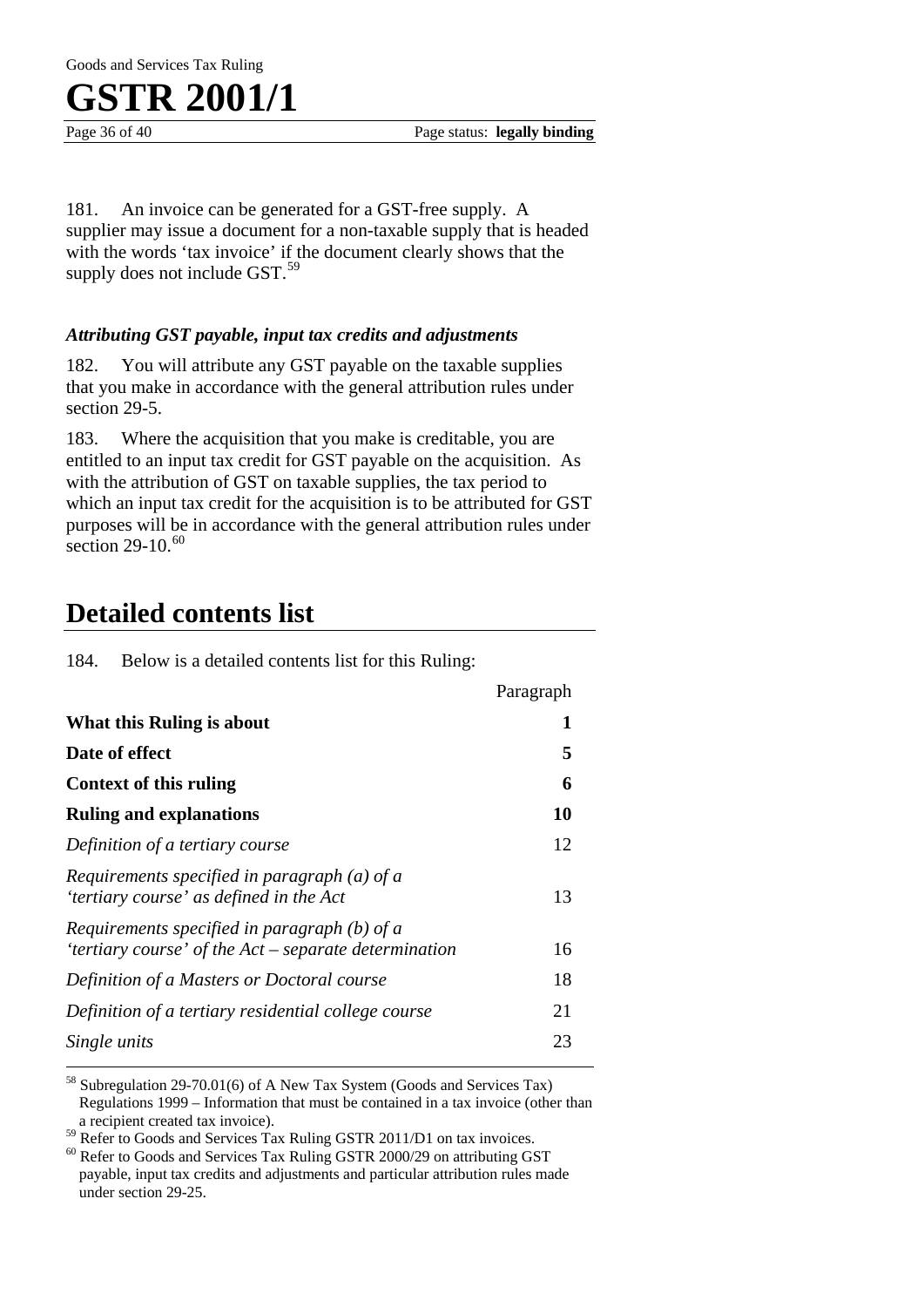

#### Page status: legally binding

| Example – Single unit from an award tertiary course                                |    |
|------------------------------------------------------------------------------------|----|
| undertaken at a University                                                         | 29 |
| Example $-A$ unit from a Masters or Doctoral course                                | 32 |
| Example - A single unit undertaken without                                         |    |
| assessment                                                                         | 36 |
| Non-accredited units                                                               | 37 |
| $Example - A course comprising\,, and$<br>non-accredited units                     | 39 |
| Education supplies that are GST-free                                               | 42 |
| Supply of an education course                                                      | 43 |
| Fees charged by Universities                                                       | 48 |
| Tuition                                                                            | 50 |
| Example – Withdrawal from a course                                                 | 52 |
| Example – Taped lectures                                                           | 54 |
| Example – Activities not considered part of course                                 | 56 |
| <b>Facilities</b>                                                                  | 57 |
| Example – Amenities fees charged by University                                     | 61 |
| Example – Miscellaneous Student Activity Fee                                       | 67 |
| Supply of administrative services                                                  | 70 |
| What is the meaning of 'directly related' to the<br>supply of an education course? | 71 |
| Example – Internet charges                                                         | 76 |
| Administrative services that are not GST-free                                      | 78 |
| Example – Graduation ceremony                                                      | 80 |
| Supply of course materials                                                         | 81 |
| Materials that are taxable                                                         | 85 |
| Example – Course material supplies in a binder                                     | 88 |
| First requirement – What is the meaning of 'provided'<br>by you to students?       | 90 |
| Example – Materials sold by university owned<br>bookshop to a student              | 92 |
| Example – Materials sold by university owned<br>bookshop to the public             | 93 |
| Supplies made by a third party                                                     | 95 |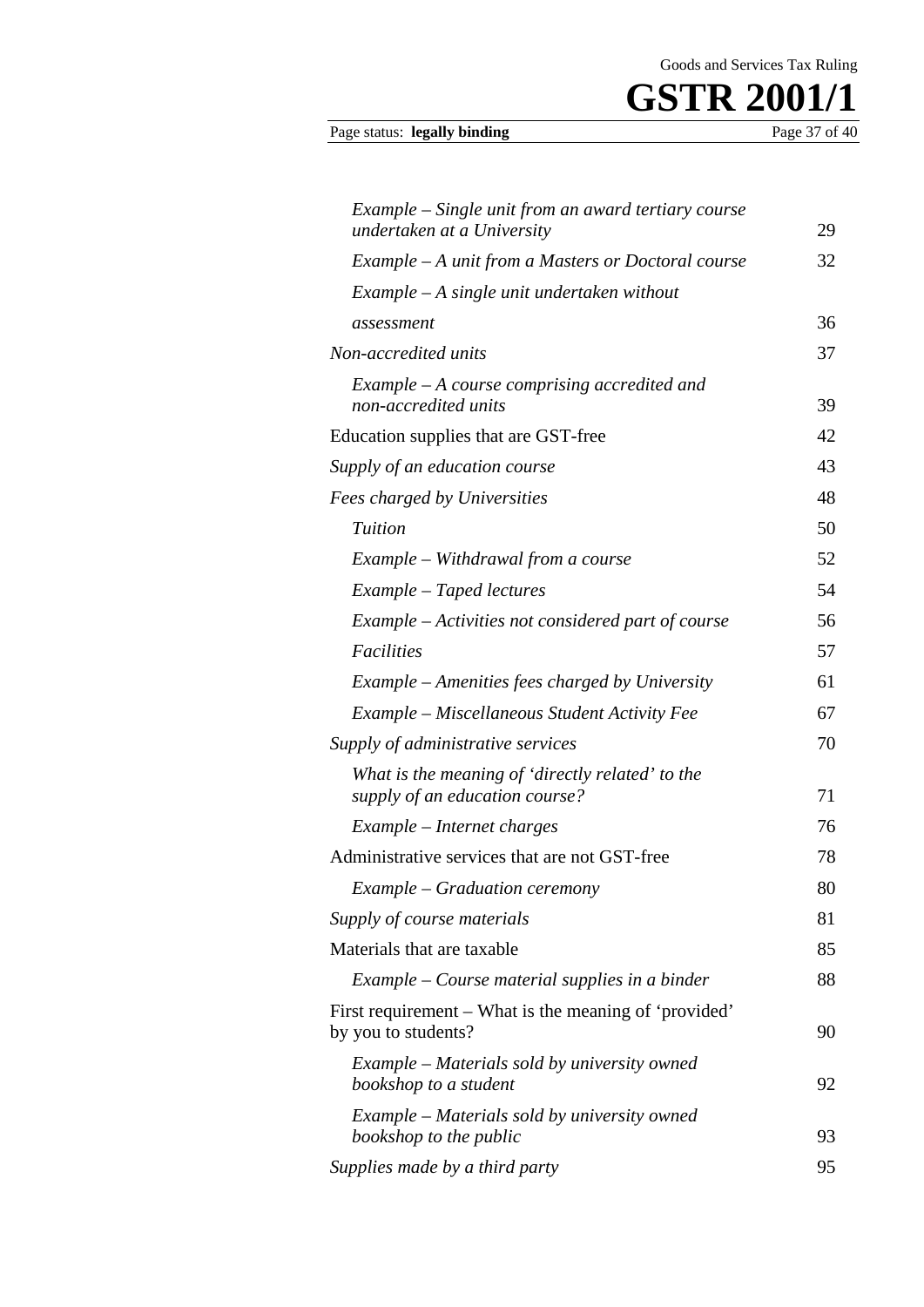#### Goods and Services Tax Ruling

# GSTR 2001/1

| Example – Bookshop not acting as agent for an<br>education institution                                    | 97  |
|-----------------------------------------------------------------------------------------------------------|-----|
| Second requirement – What is meant by 'consumed'<br>or transformed'                                       | 99  |
| Third requirement – What is the meaning of 'for the<br>purposes of the course'?                           | 102 |
| Example – Supply of resource book/study guide –<br>course materials                                       | 103 |
| Example – Photocopied research paper –<br>not course materials                                            | 105 |
| Example – Tracksuit – not course materials                                                                | 107 |
| Right to receive GST-free education                                                                       | 109 |
| Example – Enrolment fee                                                                                   | 111 |
| Example – Application fees                                                                                | 114 |
| Supplies that are not GST-free                                                                            | 116 |
| Membership of a student organisation                                                                      | 117 |
| Example – Newfoundland University Sports<br>Association and its affiliated clubs                          | 121 |
| Supply by way of sale, lease or hire of goods other<br>than course materials                              | 123 |
| Supply by way of sale                                                                                     | 125 |
| Example – Sale of tools                                                                                   | 126 |
| Supply by way of hire                                                                                     | 127 |
| <i>Example – Hire of musical instruments</i>                                                              | 129 |
| Example – Supply of books                                                                                 | 131 |
| Supply by way of lease                                                                                    | 133 |
| Example – Lease of lap top computer                                                                       | 135 |
| Supply of an excursion or field trip                                                                      | 136 |
| $Example - Excursion$ that is predominantly recreational                                                  | 140 |
| Supply of food as part of an excursion or field trip                                                      | 143 |
| Supply of accommodation as part of an excursion or<br>field trip                                          | 144 |
| Accommodation provided to tertiary students                                                               | 146 |
| Determining whether a supply is 'in connection with<br>an education institution that is not a school' 150 |     |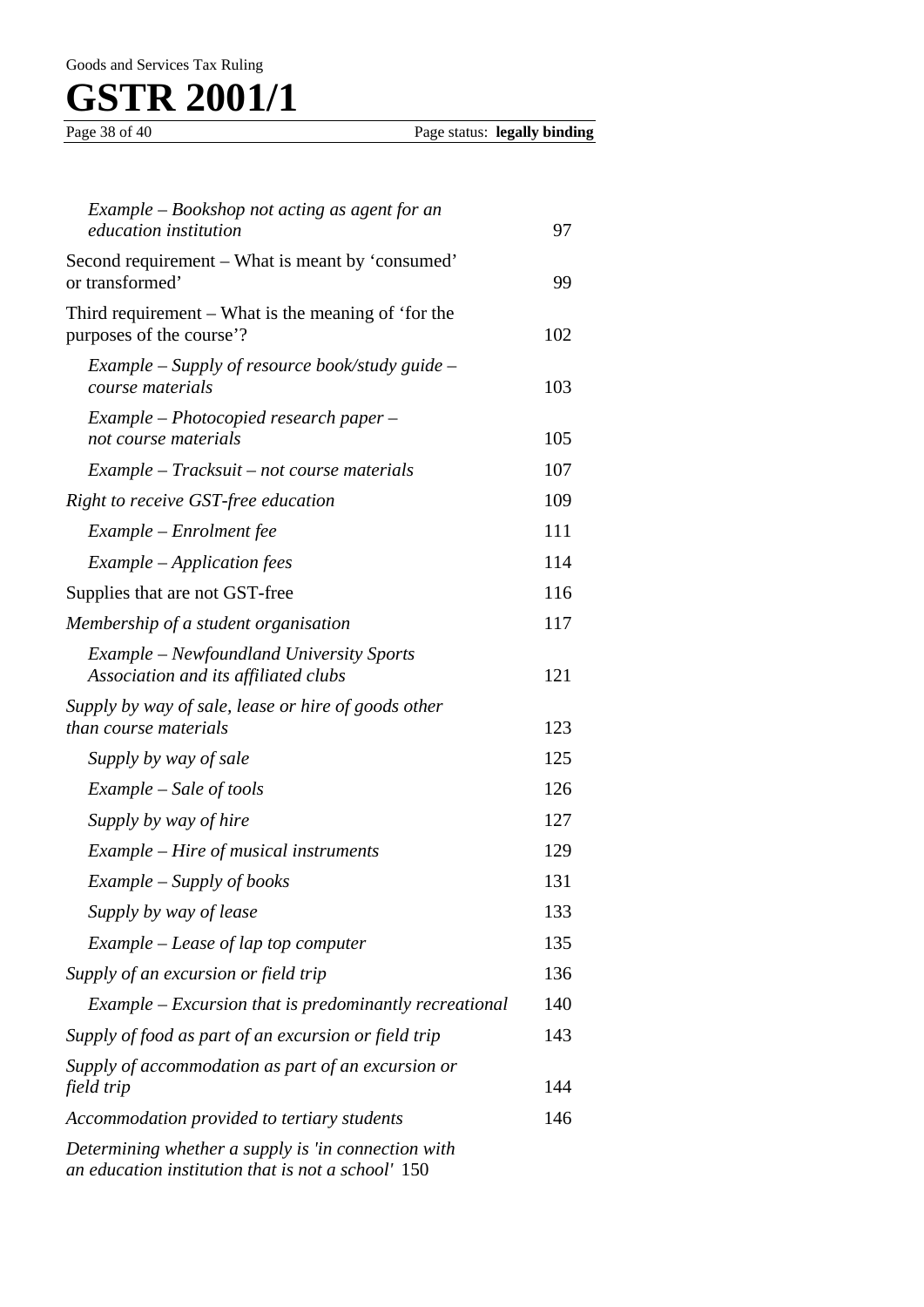| Accommodation provided to tertiary students is<br>an input taxed supply                                                                                  | 152 |
|----------------------------------------------------------------------------------------------------------------------------------------------------------|-----|
| Application of Subdivision 38G (Non-commercial<br>activities of charitable institutions etc.) to tertiary<br>accommodation provided to tertiary students | 158 |
| <i>First requirement</i>                                                                                                                                 | 159 |
| Second requirement                                                                                                                                       | 160 |
| Supply of food as part of accommodation provided<br>to tertiary students                                                                                 | 165 |

Page status: **legally binding** Page 39 of 40

| to tertiary students                                                                                                                                      | 165 |
|-----------------------------------------------------------------------------------------------------------------------------------------------------------|-----|
| Application of Subdivision 38G (Non-commercial<br>activities of charitable institutions etc.) to a supply<br>of food as part of accommodation provided to |     |
| tertiary students                                                                                                                                         | 168 |
| First requirement                                                                                                                                         | 169 |
| Second requirement                                                                                                                                        | 170 |
| Education courses purchased by employers                                                                                                                  | 175 |
| Example – Employer-purchased course                                                                                                                       | 177 |
| Tax Invoices                                                                                                                                              | 179 |
| Attributing GST payable, input tax credits and                                                                                                            |     |
| adjustments                                                                                                                                               | 182 |
| <b>Detailed contents list</b>                                                                                                                             | 184 |

#### **Commissioner of Taxation** 17 January 2001

*Previous Ruling:*  Previously released in draft from as GSTR 2000/D21

*Related Rulings/Determinations:* TR 2006/10; GSTR 2000/29; GSTR 2000/30; GSTR 2000/37; GSTR 2011/D1

#### *Subject references:*

- administrative services
- course materials
- deposits
- education
- education course
- education Minister
- excursions or field trips
- food
- GST-free supplies
- input taxed supplies
- tertiary course
- Masters or Doctoral course
- tertiary residential college course
- student accommodation
- taxable supplies

#### *Legislative references:*

- ANTS(GST)A99 9-5
- ANTS(GST)A99 9-10(2)(e)
- ANTS(GST)A99 9-15(3)(b)
- $ANTS(GST)A99 9-30(1)(b)$
- ANTS(GST)A99 Subdiv 38-A
- ANTS(GST)A99 Subdiv 38-C
- ANTS(GST)A99 Subdiv 38-G